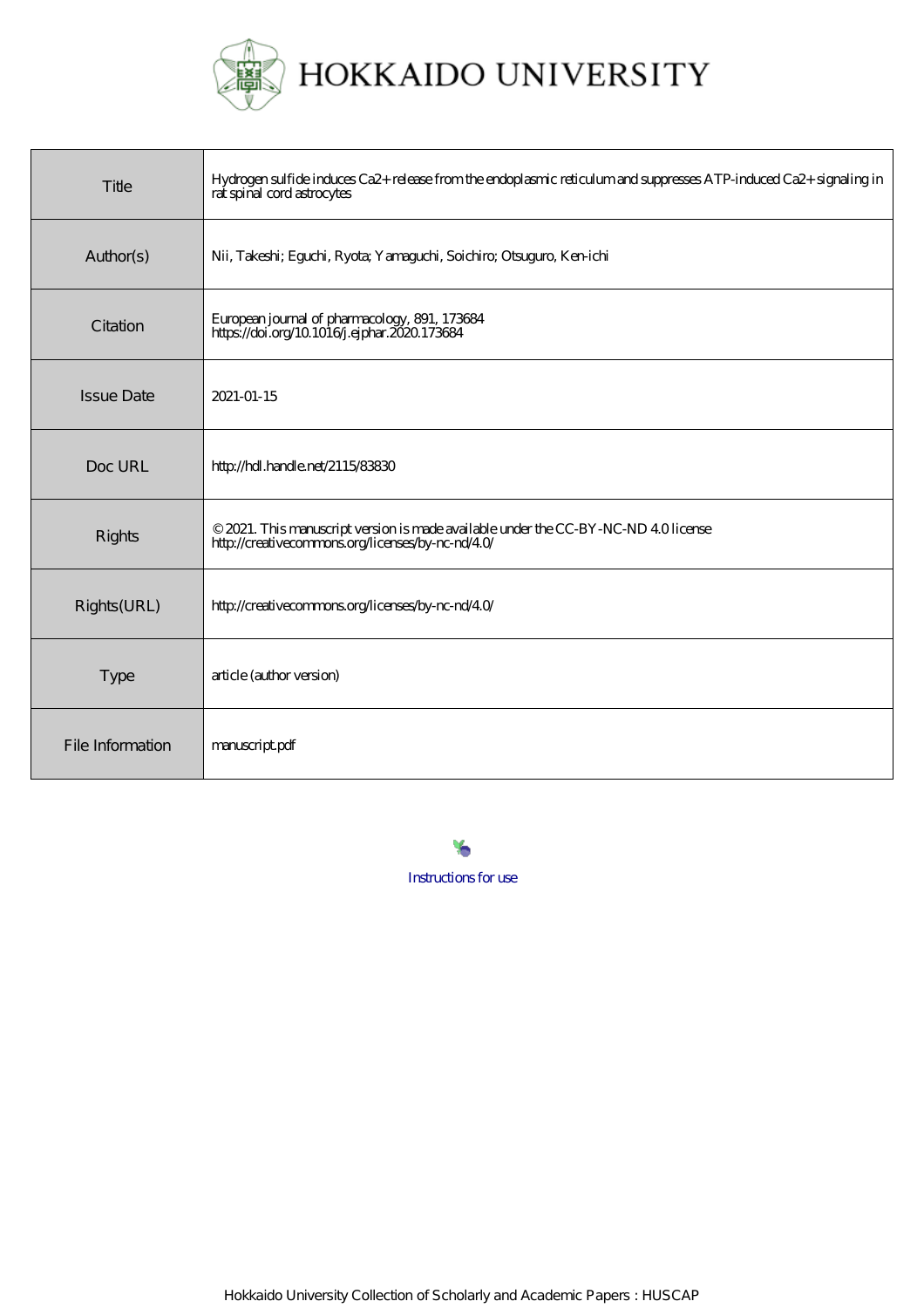### **Title**

# **Hydrogen sulfide induces Ca2+ release from the endoplasmic reticulum and suppresses ATP-induced Ca2+ signaling in rat spinal cord astrocytes**

Takeshi Nii<sup>a</sup>, Ryota Eguchi<sup>a</sup>, Soichiro Yamaguchi<sup>a</sup>, Ken-ichi Otsuguro<sup>a</sup>

<sup>a</sup>Laboratory of Pharmacology, Department of Basic Veterinary Sciences, Faculty of Veterinary Medicine, Hokkaido University, Kita 18, Nishi 9, Kita-ku, Sapporo 060-0818, Japan.

Corresponding author: K Otsuguro

Tel/Fax: +81-11-706-5220; E-mail: otsuguro@vetmed.hokudai.ac.jp

ORCID number: 0000-0002-2481-5592

**Declarations of interest:** none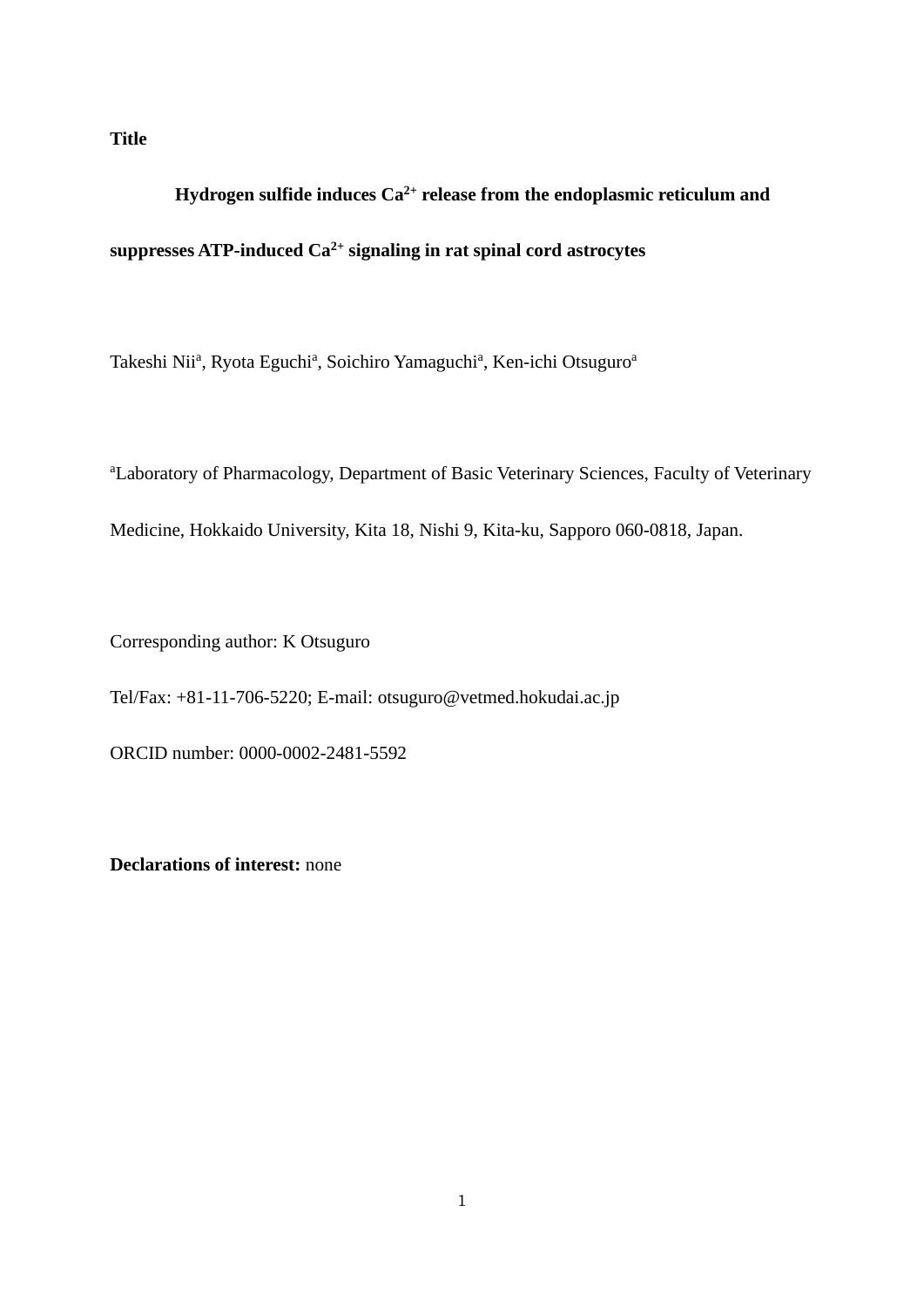#### **Abstract**

Hydrogen sulfide  $(H_2S)$  has a variety of physiological functions.  $H_2S$  reportedly increases intracellular  $Ca^{2+}$  concentration ( $[Ca^{2+}]$ <sub>i</sub>) in astrocytes. However, the precise mechanism and functional role of this increase are not known. Here, we examined the effects of H<sub>2</sub>S on  $[Ca^{2+}]$ <sub>i</sub> in astrocytes from the rat spinal cord and whether H<sub>2</sub>S affects ATP-induced  $Ca^{2+}$  signaling, which is known to be involved in synaptic function. Na<sub>2</sub>S (150 µM), an H<sub>2</sub>S donor, produced a nontoxic increase in  $[Ca^{2+}]_i$ . The  $[Ca^{2+}]_i$  increase by Na<sub>2</sub>S was inhibited by  $Ca^{2+}$  depletion in the endoplasmic reticulum (ER) but not by removal of extracellular  $Ca^{2+}$ , indicating that H<sub>2</sub>S releases Ca<sup>2+</sup> from the ER. On the other hand, Na<sub>2</sub>S inhibited ATP-induced  $[Ca^{2+}]$ <sub>i</sub> increase when Na<sub>2</sub>S clearly increased  $[Ca^{2+}]$ <sub>i</sub> in the astrocytes, which was not suppressed by a reducing agent. In addition, Na<sub>2</sub>S had no effect on intracellular cyclic AMP (cAMP) level. These results indicate that oxidative post-translational modification of proteins and cAMP are not involved in the inhibitory effect of  $H_2S$  on ATP-induced  $Ca^{2+}$ signaling. We conclude that H<sub>2</sub>S indirectly inhibits ATP-induced  $Ca^{2+}$  signaling by decreasing  $Ca^{2+}$  content in the ER in astrocytes. In this way,  $H_2S$  may influence intercellular communication between astrocytes and neurons, thereby contributing to neuronal signaling in the nervous system.

Key words: hydrogen sulfide, ATP, calcium, astrocytes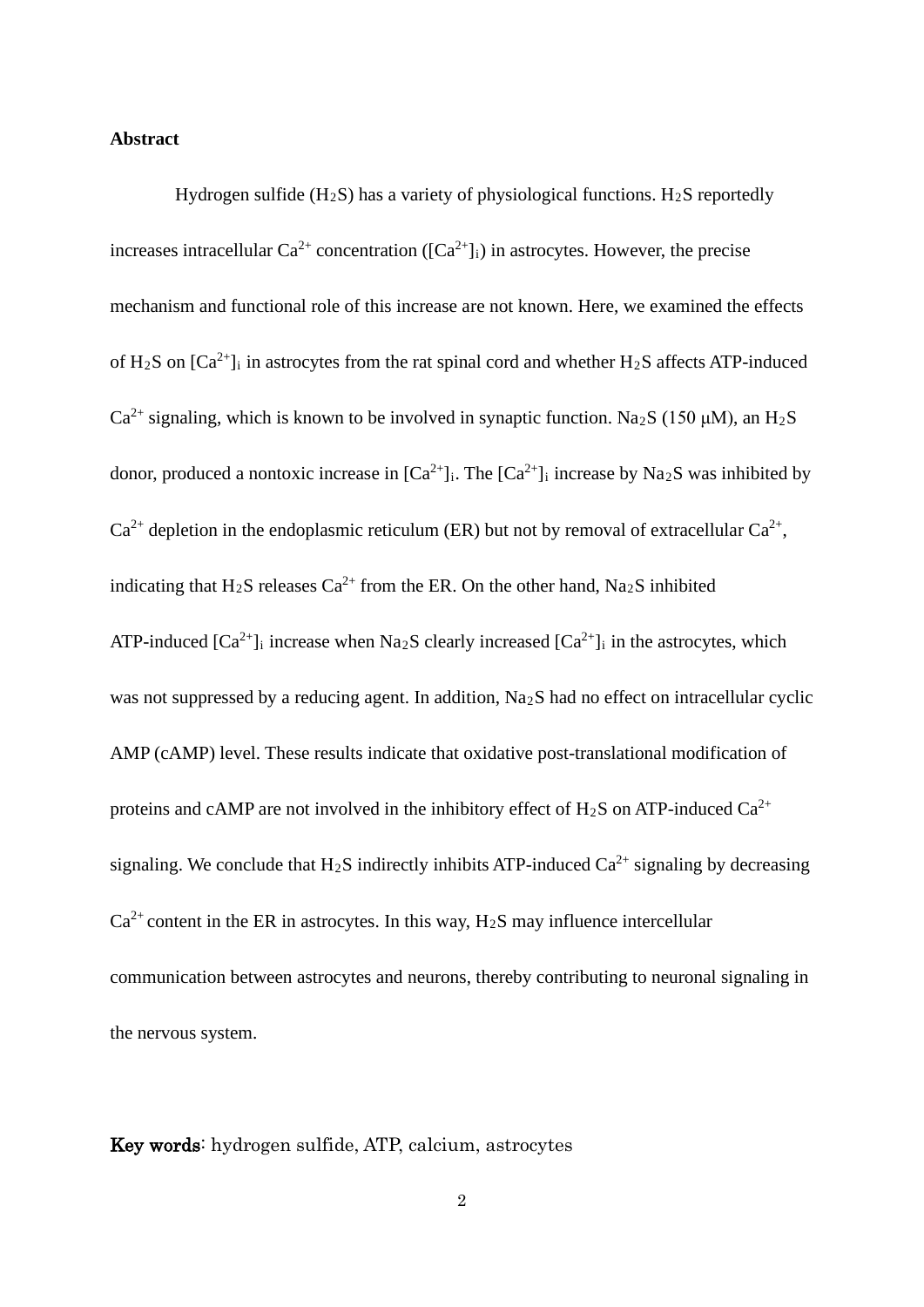#### **1. Introduction**

Hydrogen sulfide  $(H_2S)$  is a gaseous substance that is soluble in water (Filipovic et al., 2018). Under physiological conditions, approximately 20% of H2S exists as a gas (Kimura, 2014). H<sub>2</sub>S is transported across the cell membrane by simple diffusion (Mathai et al., 2009). At high concentrations,  $H_2S$  is well-known as a toxic gas because of the inhibitory effect on the mitochondrial electron transport chain (Cooper and Brown, 2008).

Despite the toxicity, low concentrations of  $H_2S$  is endogenously produced in several tissues, and is known to be one of the physiologically active substances (Kimura, 2014).  $H<sub>2</sub>S$ modulates the structure and function of proteins by covalent modification of cysteine residues (Kimura, 2014), which is called *S*-sulfhydration (Mustafa et al., 2009). In *S*-sulfhydration,  $H_2S$  generates polysulfane  $(H_2S_n)$ , which reacts with protein cysteine residues (Liu et al., 2018). In addition,  $H_2S$  exerts its biological functions by changing the concentration of intracellular cyclic AMP (cAMP) (Cao et al., 2018). The increase of cAMP by H2S is reported to activate ion channels through protein kinase A-dependent phosphorylation (Perniss et al., 2017).

In the central nervous system  $(CNS)$ ,  $H_2S$  is produced mainly by astrocytes (Lee et al., 2009). In the hippocampal astrocytes,  $H_2S$  is shown to increase intracellular  $Ca^{2+}$ concentration ( $[Ca^{2+}]i$ ), which is caused mainly by  $Ca^{2+}$  influx through the transient receptor potential (TRP) A1 channels via *S*-sulfhydration (Kimura et al., 2013; Nagai et al., 2004;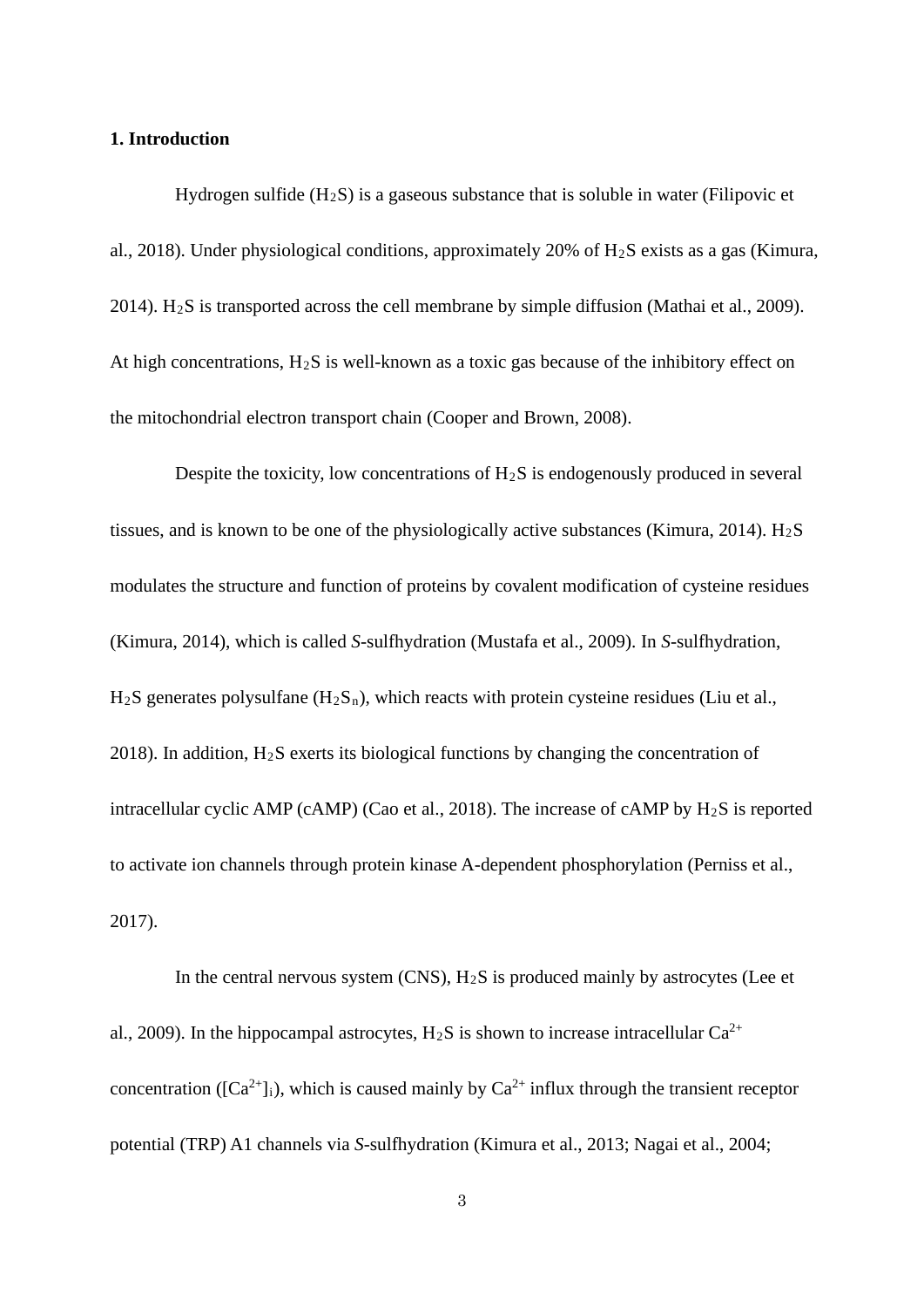Ogawa et al., 2012). It is also reported that  $H_2S$  causes  $Ca^{2+}$  release from the intracellular  $Ca<sup>2+</sup>$  stores, but its mechanism and functional significance in the CNS are still unknown.

The increase in  $[Ca^{2+}]$  contributes to intercellular communication between astrocytes and surrounding neurons (Guerra-Gomes et al., 2018; Scemes and Giaume, 2006).  $[Ca^{2+}]$  in astrocytes is also increased in response to neurotransmitters, such as adenosine 5'-triphosphate (ATP), which activates  $P_2$  purinoreceptors and stimulates inositol 1,4,5-triphosphate (IP<sub>3</sub>) signaling, resulting in the release of  $Ca^{2+}$  from the ER through IP<sub>3</sub> receptor activation (Guthrie et al., 1999; Salter and Hicks, 1995, 1994). The ATP-induced  $[Ca^{2+}]$ <sub>i</sub> increase in astrocytes is reported to regulate synaptic functions (Domercq et al., 2006; Navarrete et al., 2013) and may contribute to early symptoms of disease in the CNS (Agulhon et al., 2012). Therefore, the factors regulating  $Ca^{2+}$  signaling by ATP in astrocytes are expected to be a useful target for developing the new therapeutic strategy.

We report here that  $H_2S$  induces  $Ca^{2+}$  release from the ER in rat spinal cord astrocytes. The depletion of  $Ca^{2+}$  in the ER by H<sub>2</sub>S suppresses ATP-induced  $Ca^{2+}$  signaling. Our data demonstrate that *S*-sulfhydration and intracellular cAMP do not contribute to this inhibitory effect by  $H_2S$ .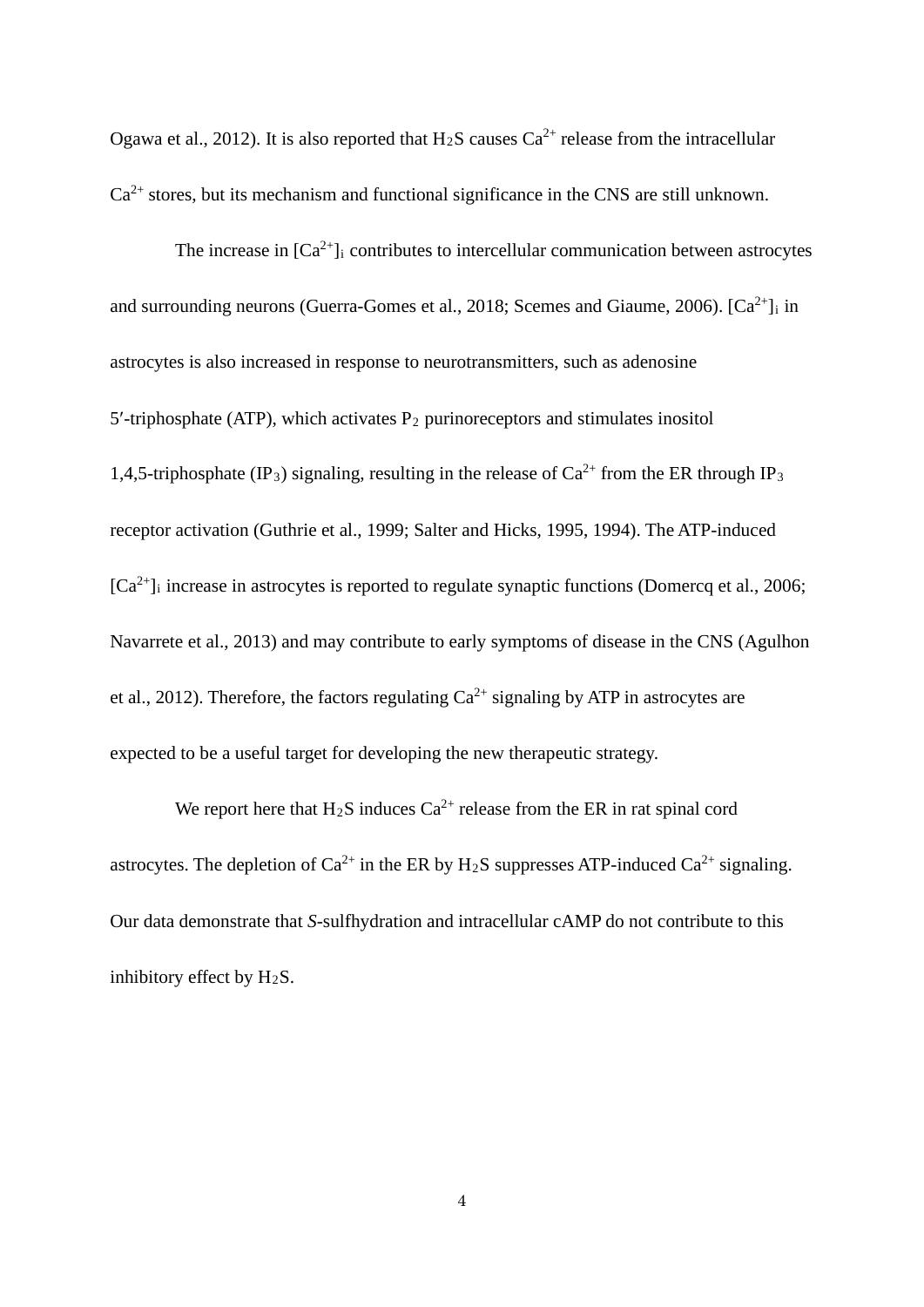#### **2. Materials and Methods**

#### **2.1. Reagents**

Dithiothreitol (DTT), 2-aminoethoxydiphenylborane (2APB), and allyl isothiocyanate (AITC) were purchased from FUJIFILM Wako Pure Chemicals Industries (Osaka, Japan). ATP disodium salt hydrate and cremophor EL were purchased from Sigma-Aldrich (St.Louis, MO). Na<sub>2</sub>S, Na<sub>2</sub>S<sub>3</sub>,

1-[6-amino-2-(5-carboxy-2-oxazolyl)-5-benzofuranyloxy]-2-(2-aminom-5-methylphenoxy) ethane-*N*,*N*,*N*',*N*'-tetraacetic acid, pentaacetoxymethyl ester (Fura-2 AM), and *O*,*O'*-bis(2-aminoethyl)ethylene-glycol-*N*,*N,N*',*N*'-tetraacetic acid (EGTA) were purchased from Dojindo (Kumamoto, Japan). Theophylline-7-(*N*-4-isopropylphenyl) acetamide (HC-030031) was purchased from Tocris (Bristol, UK). Thapsigargin and 1-[6-[[(17β)-3-methoxyestra-1,3,5(10)-trien-17-yl]amino]hexyl]-1H-pyrrole-2,5-dione (U73122) was purchased from Cayman Chemicals (An Arbor, MI). Ryanodine was purchased from Abcam (Cambridge, UK).

#### **2.2. Animals**

Wistar rats were obtained from Clea Japan (Tokyo, Japan). The animals had *ad libitum* access to food and tap water, and were maintained in a temperature-controlled environment on a 12:12 h light/dark cycle. Male and female pups aged 0−3 days were used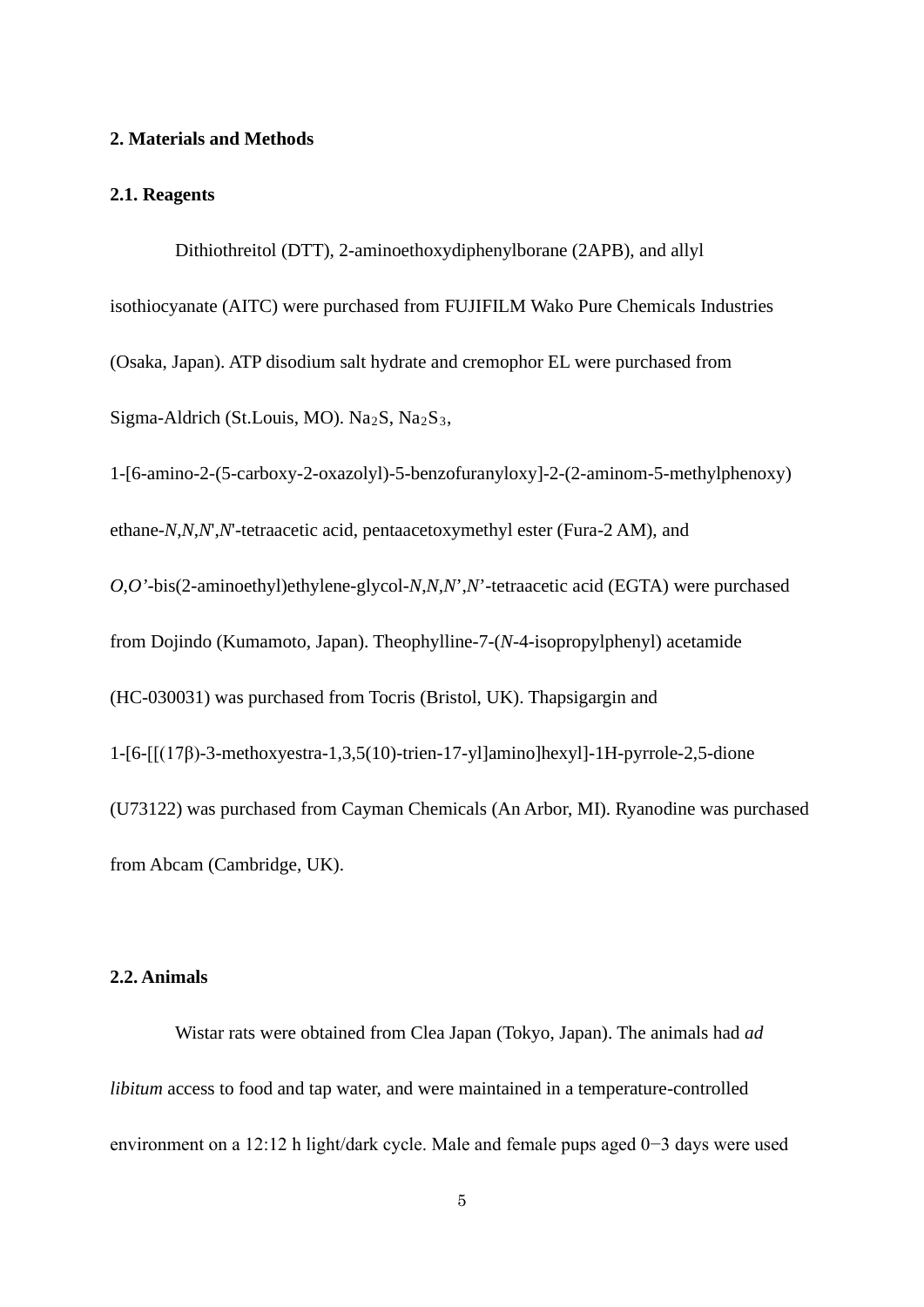for experiments. All animal care and experimental protocols were approved by the Committee on Animal Experimentation, Graduate School of Veterinary Medicine, Hokkaido University (no. 19-0009).

#### **2.3. Cell cultures**

Cultured astrocytes of the spinal cord were obtained from Wistar rats. Neonatal rats were killed by decapitation and the isolated spinal cord was minced in divalent cation-free Hanks' balanced salt solution. Following digestion with papain (10 U/ml) and DNase (0.1 mg/ml) at room temperature for 20 min, tissues were mechanically dissociated with a Pasteur pipette in culture medium. The culture medium was Dulbecco's modified Eagle Medium (DMEM)/Ham's-F12 containing 10% fetal bovine serum (FBS), 100 U/ml penicillin, and 0.1 mg/ml of streptomycin. The cell suspension was transferred to a poly-L-lysine-coated T75 flask, and the medium was replaced after 1−2 h. Cells were cultured in a humidified environment containing 5%  $CO<sub>2</sub>$  at 37 $\degree$ C and the culture medium was replaced every 2 or 3 days. When cells reached 80 − 90% confluence, flasks were shaken vigorously at 250 rpm for at least 12 h to remove nonadherent cells. The remaining astrocytes were trypsinized and seeded in poly-L-lysine-coated T25 flasks, microwell plates, dishes, or cover glasses (Φ15). All cells were positive for the astrocyte marker glial fibrillary acidic protein (Eguchi et al., 2015).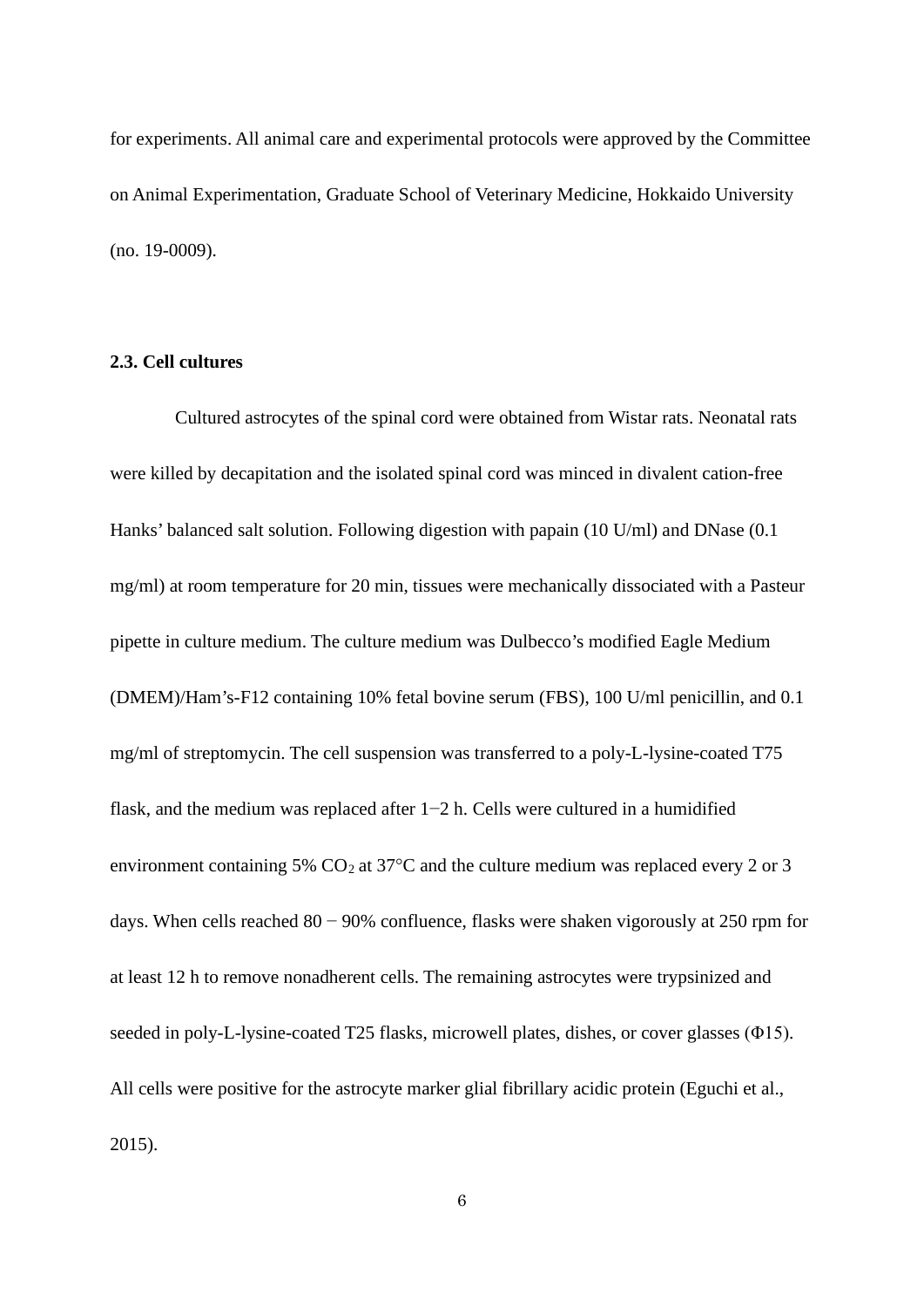#### **2.4. Calcium imaging**

The cells were seeded on cover glasses at a density of  $5 \times 10^3$  cells/cm<sup>2</sup> and cultured for 9−15 days. The cells were then washed with artificial cerebrospinal fluid (ACSF; 138 mM NaCl, 3.5 mM KCl, 1.25 mM  $CaCl<sub>2</sub>$ , 1.2 mM  $MgCl<sub>2</sub>$ , 25 mM HEPES, and 10 mM glucose, pH 7.3 with NaOH) and loaded with 10 μM Fura-2 AM and 0.002% (v/v) cremophor EL in ACSF for 60 min at 37°C. Fura-2 fluorescence was measured using an inverted microscope (Diaphot 300, Nikon, Tokyo, Japan) with a fluorescence ratio imaging system (ORCA-ER; Hamamatsu Photonics, Shizuoka, Japan). Cells were continuously superfused with ACSF and illuminated at 340 and 380 nm for 111 ms at 2 s intervals. The respective fluorescence signals  $(F_{340}$  and  $F_{380})$  were detected at 500 nm. The ratio of  $F_{340}$  and  $F_{380}$  (R) was analyzed after correction of background fluorescence using Aquacosmos 2.6 software (Hamamatsu Photonics). The intracellular calcium concentration ( $[Ca^{2+}]_i$ ) was calculated using the following equation :  $[Ca^{2+}]_i = K_D \beta \times (R - R_{min})/(R_{max}-R)$  (Grynkiewicz et al., 1985). The dissociation constant of Fura-2 and  $Ca^{2+}$  (K<sub>D</sub>), the ratio of F<sub>380</sub> at saturating  $Ca^{2+}$  to F<sub>380</sub> at zero Ca<sup>2+</sup> (β), and the minimum (R<sub>min</sub>) and maximum (R<sub>max</sub>) of the fluorescence ratio (F340/F380) were calculated using a Calcium Calibration Buffer kit (Invitrogen, Carlsbad, CA). All experiments were performed at room temperature. To remove extracellular  $Ca^{2+}$ ,  $CaCl<sub>2</sub>$  in ACSF was replaced with 1 mM EGTA.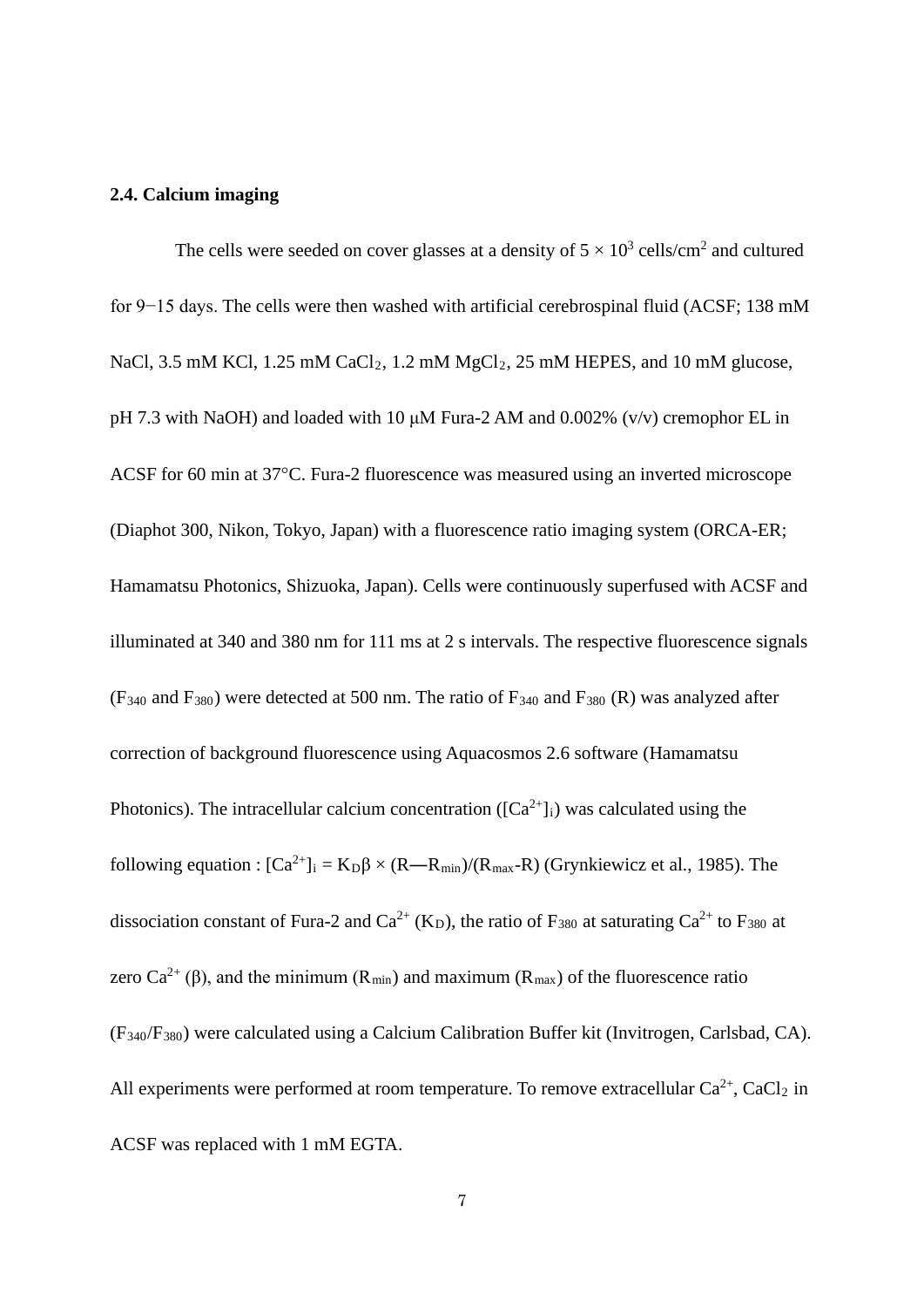Basal  $[Ca^{2+}]$ <sub>i</sub> was determined from a single point just before application of drugs unless otherwise stated. Peak  $[Ca^{2+}]$  was determined from a single maximum point during application of drugs. The peak amplitude was calculated as the difference between peak  $[Ca^{2+}]$ <sub>i</sub> and basal  $[Ca^{2+}]$ <sub>i</sub>.

#### **2.5. Viability analysis**

The cells were seeded on 96-well plates at a density of  $1 \times 10^4$  cells/cm<sup>2</sup> and incubated for 2 h with medium containing 1% fetal bovine serum. After washing once, cells were treated with Na<sub>2</sub>S (1  $\mu$ M – 1 mM) for 6 h. Lactate dehydrogenase (LDH) release from astrocytes was assessed with the Cytotoxicity Detection LDH kit (Roche, Indianapolis, IN) according to the manufacturer's instructions. Absorbance at 490 nm was measured by a microplate reader (SH-1000; Corona Electric, Hitachinaka, Japan) with the correction set at 700 nm.

#### **2.6. Cell proliferation assay**

The cells were seeded at a density of  $1 \times 10^4$  cells/cm<sup>2</sup> on 96-well plates and incubated for 24 h with medium containing 10% fetal bovine serum. After incubation, astrocytes were treated with Na<sub>2</sub>S (150  $\mu$ M) for 24 h, after which the medium was discarded and 100 μl fresh medium was added. Cell proliferation was assessed with a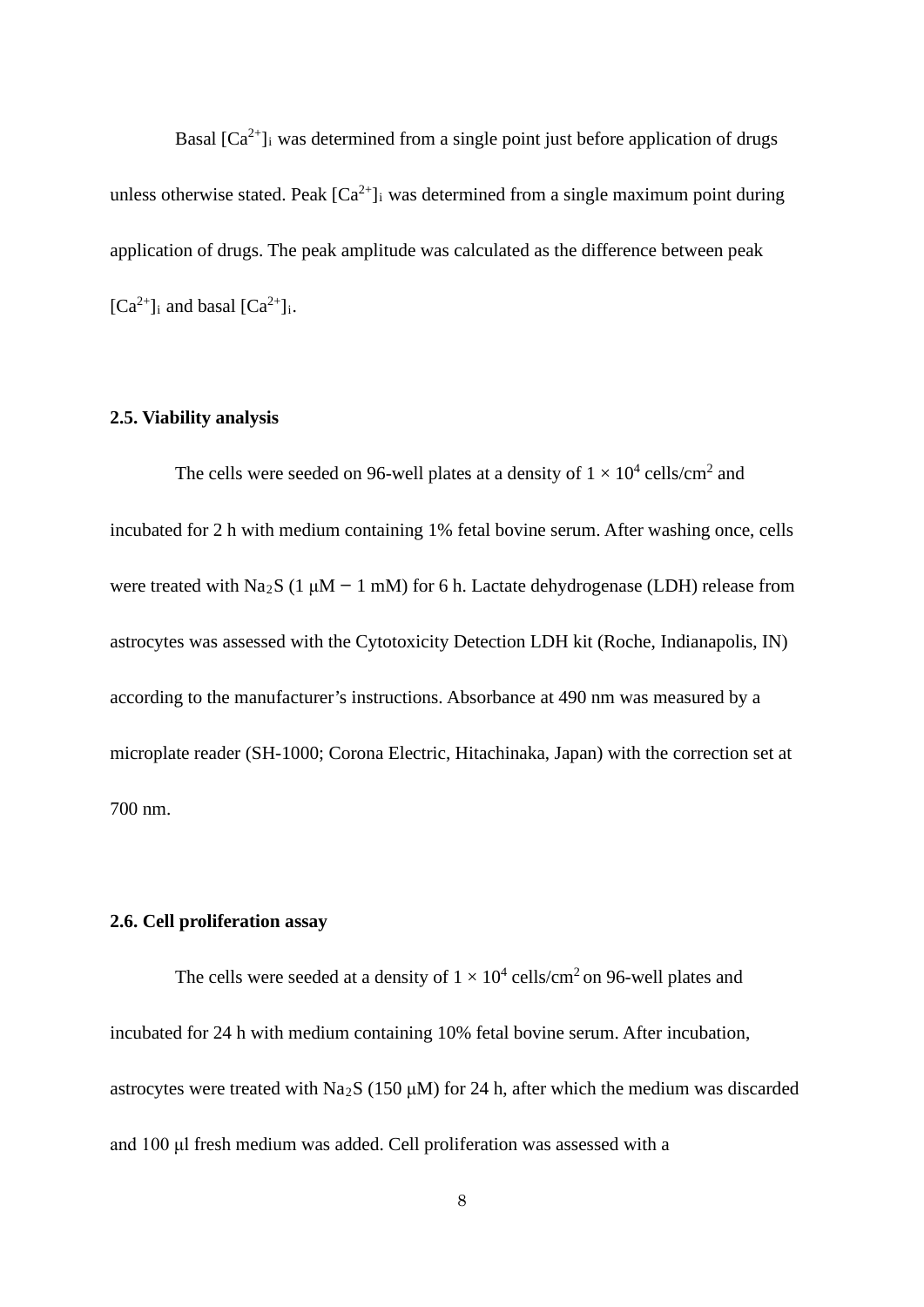3-[4,5-dimethylthiazolyl-2]-2,5-diphenyltetrazolium bromide (MTT) assay using MTT Cell Count kit (Nacalai Tesque, Kyoto, Japan) according to the manufacturer's instructions. Absorbance was measured at 570 nm on a microplate reader with the correction set at 650 nm.

#### **2.7. Measurement of ATP release**

The cells were plated at a density of  $1.5 \times 10^4$  cells/cm<sup>2</sup> on 24-well plates. Once the cells reached confluence, they were incubated with ACSF (37 $^{\circ}$ C) for 1 h before Na<sub>2</sub>S (final concentrations,  $0.001-150 \mu M$ ) was added. Na<sub>2</sub>S was applied by dropping a highly concentrated solution. Five minutes later, samples (50 μl) were collected and boiled. Remaining cells were suspended in 0.1 N NaOH and sonicated. The protein content of cell lysates was measured using the Quick Start protein assay (Bio-Rad, Hercules, CA). ATP in the samples was measured with the luciferin-luciferase technique using the ATP Determination kit (Invitrogen) and a microplate reader (SH-9000; Corona Electric). A calibration curve was prepared using standard solutions containing known concentrations of ATP, and concentrations of ATP in the samples were calculated from it. The amounts of ATP were expressed as the extracellular amount per milligram of protein in cell lysates (pmol/mg protein).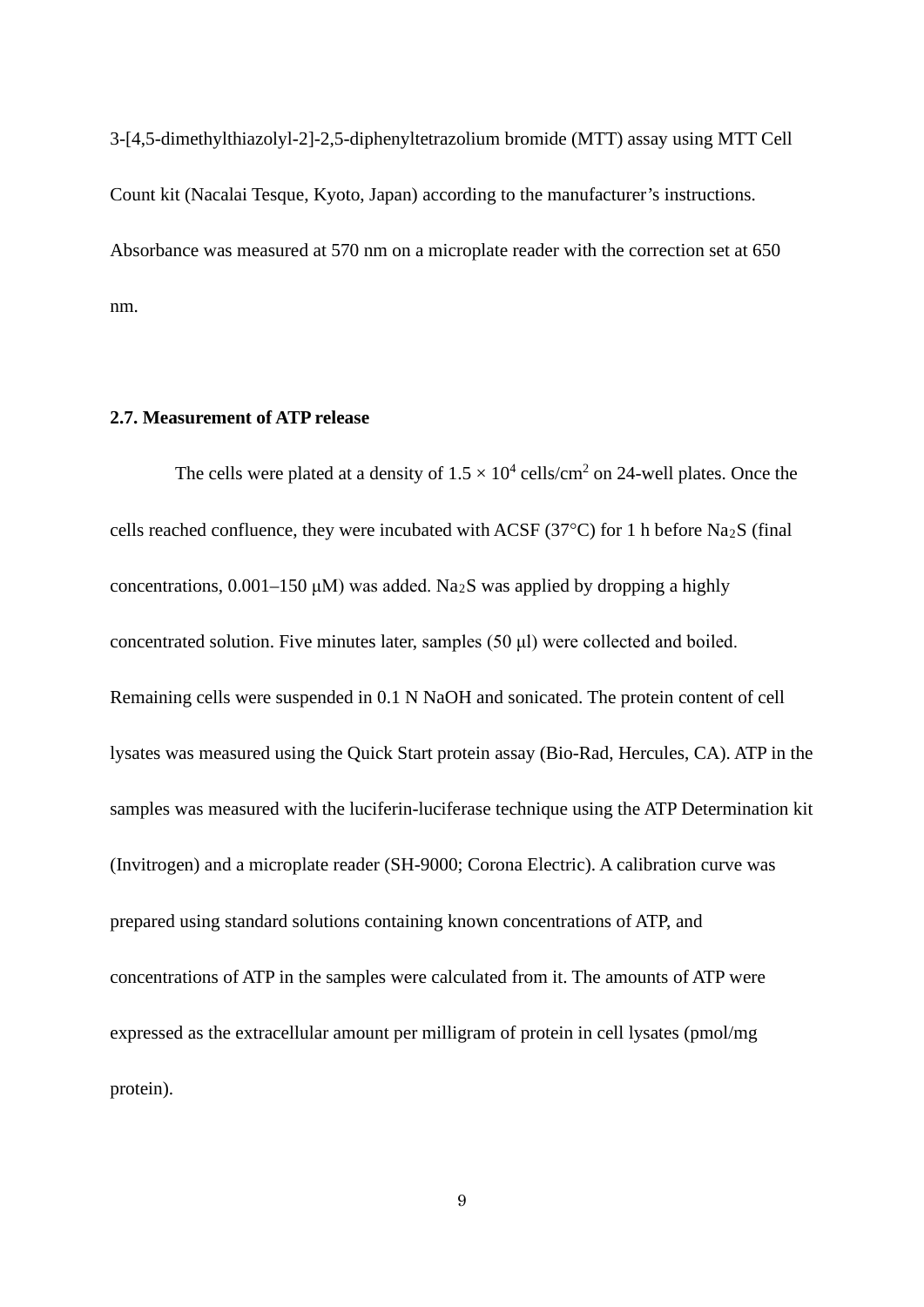#### **2.8. cAMP assay**

The cells were seeded at a density of  $5 \times 10^3$  cells/cm<sup>2</sup> in 60 mm dishes and cultured for 10−14 days before experiments. The cells were washed and then incubated in ACSF for 60 min at 37°C. After the incubation, cells were brought to room temperature and treated with Na<sub>2</sub>S (150 μM), Na<sub>2</sub>S<sub>3</sub> (10 μM), or forskolin (100 μM) for 10 min. Control samples were treated for 10 min with an appropriate volume of vehicle (distilled water). The ACSF was then aspirated and cells were treated with HCl (0.1 M) for 20 min at room temperature. Cells were scraped from dishes and then centrifuged at  $1,000 \times g$  for 10 min. The supernatants were used for measurement of cAMP content with a cAMP enzyme immunoassay kit (Cayman Chemicals).

#### **2.9. Statistical analysis**

Data are expressed as means  $\pm$  standard errors of the means (S.E.M.). Statistical comparisons between two groups were assessed using Student's *t*-tests, and analyses of variance followed by Dunnett's tests were used for multiple comparisons. A *P-*value < 0.05 was considered significant. Ekuseru–Toukei 2008 statistical software (Social Survey Research Information Co., Ltd., Tokyo, Japan) was used for all statistical analyses.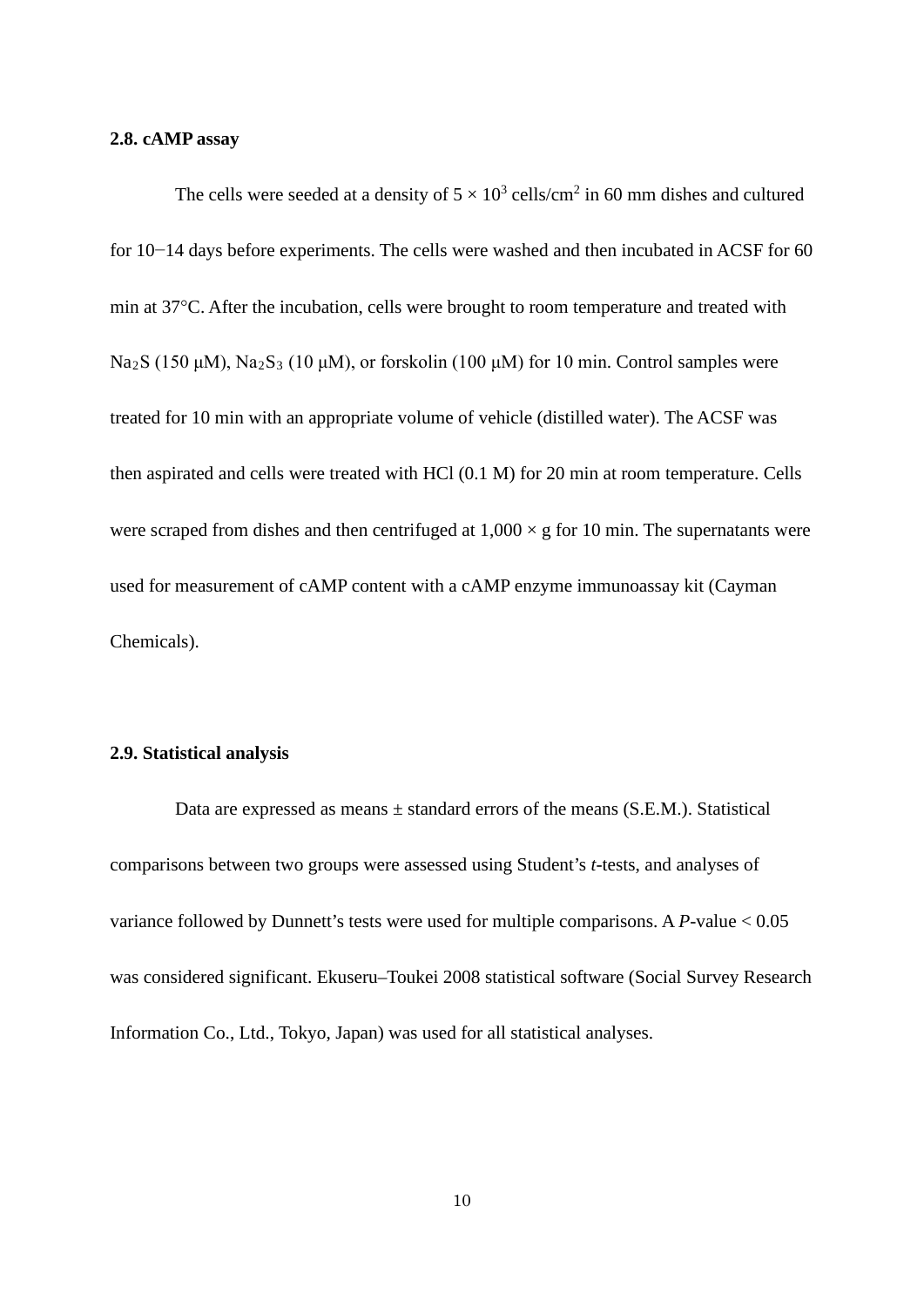#### **3. Results**

#### **3.1. H2S increases [Ca2+]i in spinal cord astrocytes.**

First, we measured the effect of  $H_2S$  on  $[Ca^{2+}]_i$  levels in cultured spinal cord astrocytes. The basal  $\lceil Ca^{2+} \rceil$  levels were  $38.3 \pm 1.3$  nM (n = 379 cells from 3 cultures), and the application of Na<sub>2</sub>S at more than 100  $\mu$ M for 10 min significantly increased [Ca<sup>2+</sup>]<sub>i</sub> (n = 89-100 cells from 3 cultures, Fig. 1A, B). The  $[Ca^{2+}]_i$  recovered to nearly basal level 3 min after removal of Na<sub>2</sub>S at 100 μM, but not at 1 mM ( $\Delta$ [Ca<sup>2+</sup>]<sub>i</sub> at 0 μM : 8.98 ± 1.24 nM, 100  $\mu$ M : 15.40  $\pm$  2.99 nM, and 1 mM : 67.61  $\pm$  7.41 nM, P < 0.01 vs. 0  $\mu$ M Na<sub>2</sub>S Dunnett's test,  $n = 93-100$  cells from 3 cultures).

To determine if the concentrations of Na2S used in our study caused damage to astrocytes, we incubated cells with various concentrations of Na2S (1 μM−1 mM) for 6 h and assessed the level of the extracellular lactate dehydrogenase which is rapidly released from damaged cells. As the result, no increase in lactate dehydrogenase release was observed (Fig. 1C). Furthermore, incubation with Na2S (150 μM) for 24 h did not affect cell viability in MTT assay (Fig. 1D), demonstrating that Na2S is not toxic at concentrations up to 150 μM. As physiological concentrations of H2S in the brain are 50−166 μM (Baskar and Bian, 2011), we used Na<sub>2</sub>S at concentrations  $\leq$ 150 μM in subsequent experiments.

### **3.2. H2S inhibits ATP-induced [Ca2+]i increase in astrocytes.**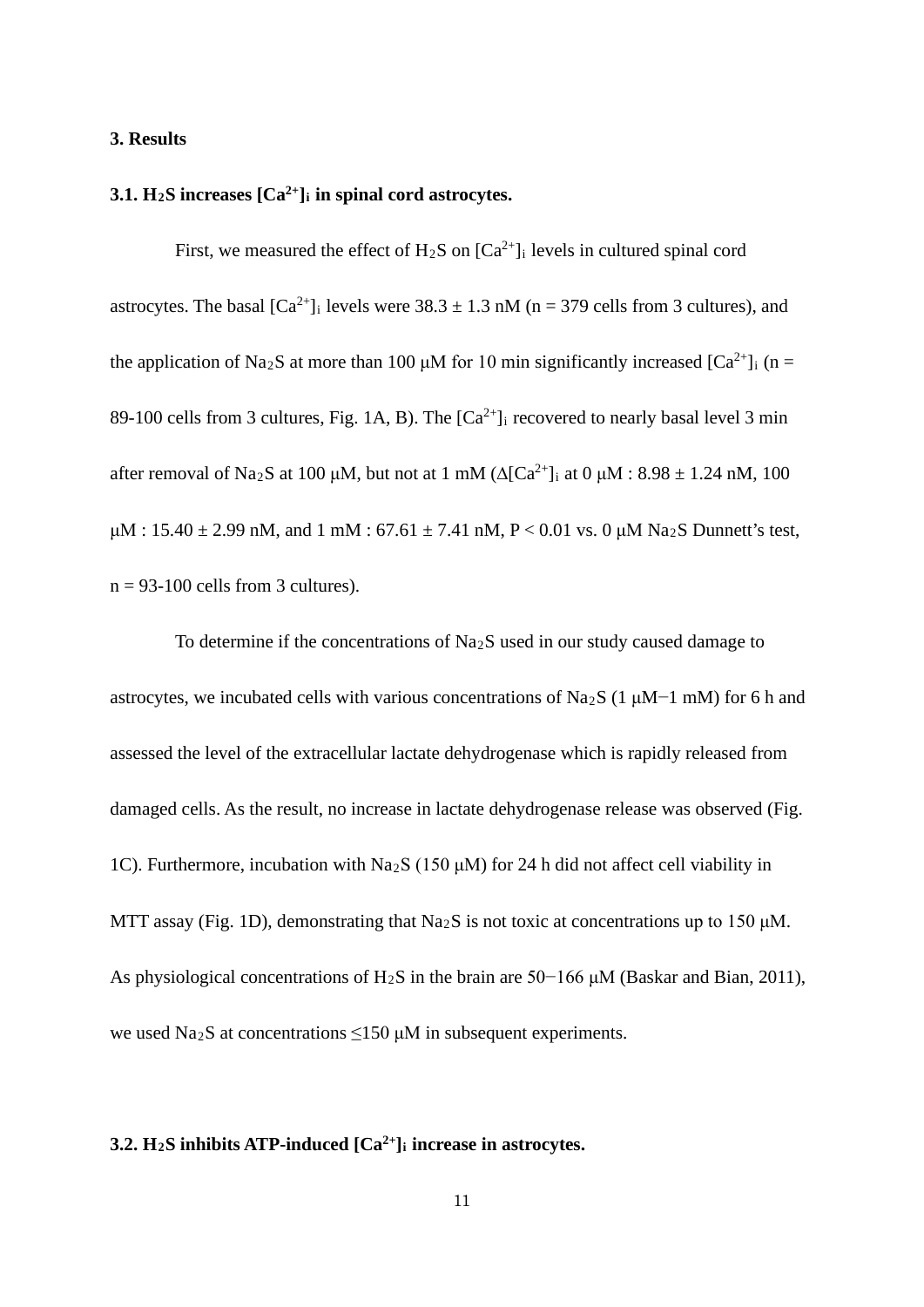The application of ATP (10 μM) for 30 s increased  $[Ca^{2+}]$ <sub>i</sub> ( $\triangle ATP_1$ ) in almost all cells (Fig. 2A). ATP induced transient  $[Ca^{2+}]_i$  increase and there was a plateau in some cells after the application of ATP. This ATP-induced  $[Ca^{2+}]_i$  increase was almost completely inhibited after incubation with U73122 (5  $\mu$ M, 60 min), a phospholipase C inhibitor (Fig. S1A), suggesting that ATP (10 μM) induces mainly  $Ca^{2+}$  release from the ER through IP<sub>3</sub> signaling pathway in spinal cord astrocytes. Fifteen minutes after the first application, the second application of ATP also increased  $[Ca^{2+}]$ <sub>i</sub> ( $\triangle ATP_2$ ), and the ratio of the second ATP-induced  $[Ca<sup>2+</sup>]$ <sub>i</sub> increase to the first one ( $\triangle ATP_2/\triangle ATP_1$ ) was consistent. Then we examined the effects of H<sub>2</sub>S on ATP-induced  $Ca^{2+}$  response in spinal cord astrocytes. After the first application of ATP, cells were treated with Na<sub>2</sub>S (0.1−150  $\mu$ M) for 10 min, and the second application of ATP was done in the presence of Na<sub>2</sub>S. After the first application of ATP, Na<sub>2</sub>S at more than 100 μM increased  $[Ca^{2+}$ ]<sub>i</sub> (Fig. 2A, B). Furthermore,  $\Delta ATP_2/\Delta ATP_1$  decreased in the presence of Na<sub>2</sub>S at more than 100 μM(Fig. 2A, C). These results suggest that the suppression of ATP signaling is related to  $H_2S$ -induced  $[Ca^{2+}]_i$  increase.

Increases in  $[Ca^{2+}]$ <sub>i</sub> trigger the exocytosis of ATP from astrocytes (Pryazhnikov and Khiroug, 2008), thus increases in  $[Ca^{2+}]$ <sub>i</sub> by  $H_2S$  might induce ATP release from astrocytes. However, the application of Na<sub>2</sub>S (0.001−150 μM, 5 min) did not alter the extracellular concentrations of ATP (Fig. 2D), suggesting that  $H_2S$ -induced  $[Ca^{2+}]$  increase does not promote the exocytosis of ATP.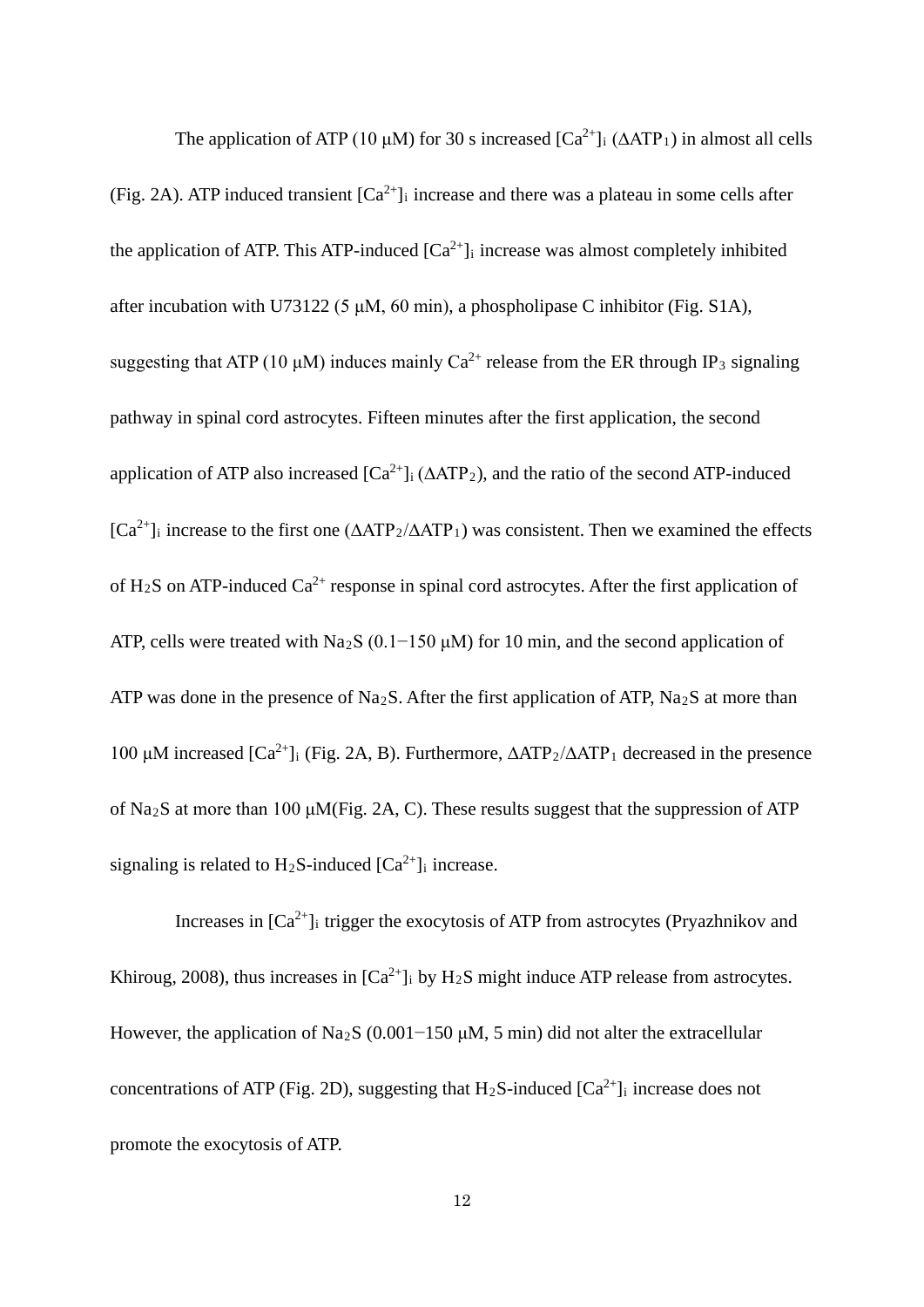#### **3.3. Ca2+ response to H2S does not depend on Ca2+ influx in spinal cord astrocytes.**

We next examined the mechanism of  $H_2S$ -induced  $[Ca^{2+}]_i$  increase. In rat hippocampal astrocytes, it was reported that  $H_2S$  increases  $[Ca^{2+}]_i$  via the activation of TRPA1. However, the  $[Ca^{2+}]$ <sub>i</sub> increase by Na<sub>2</sub>S (150  $\mu$ M) was not suppressed by HC-030031 (10 μM), a selective TRPA1 inhibitor (McNamara et al., 2007) (Fig. 3A), and allyl isothiocyanate (AITC, 10 μM), a TRPA1 agonist (McNamara et al., 2007), did not increase  $[Ca^{2+}]$ <sub>i</sub> (Fig. 3B). Furthermore, removal of extracellular  $Ca^{2+}$  by replacing CaCl<sub>2</sub> in ACSF with 1 mM EGTA did not decrease  $[Ca^{2+}]_i$  increase by Na<sub>2</sub>S (Fig. 3C). These results indicate that H<sub>2</sub>S-induced  $[Ca^{2+}]_i$  increase does not depend on the activity of TRPA1 or  $Ca^{2+}$  influx in rat spinal cord astrocytes.

# **3.4. H2S induces Ca2+ release from the ER in astrocytes.**

We examined whether H<sub>2</sub>S induces  $Ca^{2+}$  release from intracellular  $Ca^{2+}$  stores. The application of thapsigargin (1  $\mu$ M), which depletes Ca<sup>2+</sup> in the ER by inhibiting sarco/endoplasmic reticulum Ca<sup>2+</sup>-ATPase (SERCA) (Thastrup et al., 1990), increased the  $[Ca^{2+}]$ <sub>i</sub> (Fig. 4A). In the presence of thapsigargin, Na<sub>2</sub>S-induced  $[Ca^{2+}]$ <sub>i</sub> increase markedly decreased (Fig. 4A, B).

Next, we examined whether the decrease of  $Ca^{2+}$  in the ER by ATP affects the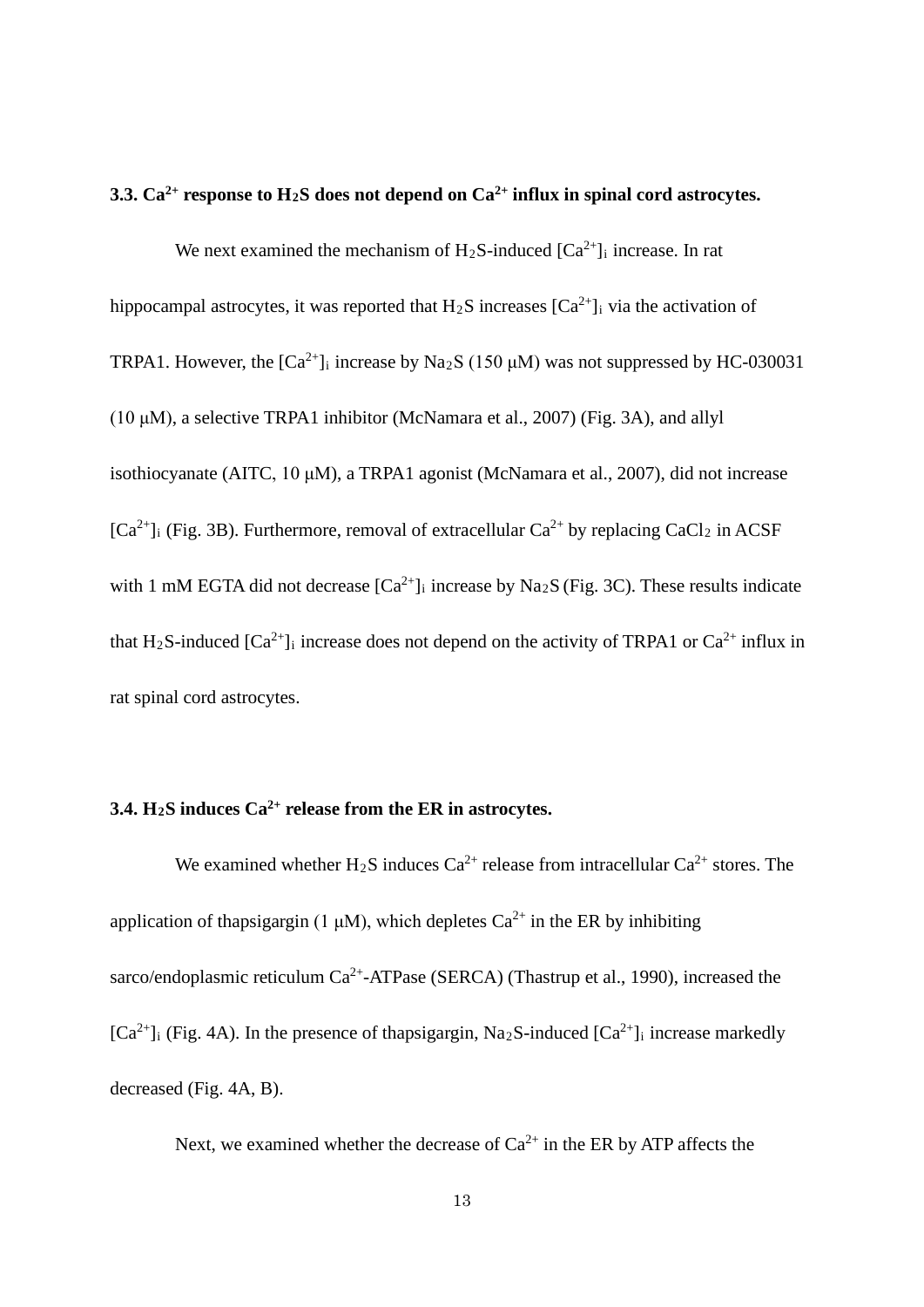H<sub>2</sub>S-induced  $[Ca^{2+}]$ <sub>i</sub> increase. Repetitive application of ATP (10  $\mu$ M, 30 s) increased  $[Ca^{2+}]$ <sub>i</sub> each time in the presence of extracellular  $Ca^{2+}$  (Fig. 4C), indicating that  $Ca^{2+}$  was taken into the ER and the Ca<sup>2+</sup> content in the ER was maintained. Under the Ca<sup>2+</sup> free condition,  $[Ca^{2+}]$ increase by the second application of ATP markedly decreased ( $\triangle$ ATP<sub>2</sub>/ $\triangle$ ATP<sub>1</sub>, control: 0.79  $\pm 0.02$ , n = 87, vs. Ca<sup>2+</sup> free: 0.46  $\pm 0.03$ , n = 76, P < 0.01, unpaired Student's t-test), and then the Ca<sup>2+</sup> response to Na<sub>2</sub>S (150  $\mu$ M, 10 min) after the second application of ATP was almost abolished (Fig. 4D, E). These results suggest that ATP and  $H_2S$  mobilize  $Ca^{2+}$  from the same ER.

 $Ca<sup>2+</sup>$  is released from the ER by changes in the activities of IP<sub>3</sub> receptors, ryanodine receptors, and SERCA. We examined whether  $H_2S$  induces the release of  $Ca^{2+}$  from the ER through IP<sub>3</sub> receptors. The application of 2-aminoethoxydiphenyl borate (2APB) (100  $\mu$ M, 2 min), which is a general inhibitor of  $IP_3$  receptors (Peppiatt et al., 2003), slightly increased  $[Ca^{2+}]$ <sub>i</sub> by itself and decreased  $\triangle ATP_2/\triangle ATP_1$  (Fig. S2A, B). 2APB did not completely suppress ATP-induced  $Ca^{2+}$  response. This inhibitory effect of 2APB did not change with extended application time (10 min). This is probably because a subtype of  $IP_3$  receptors expressed in spinal cord astrocytes is less sensitive to 2APB (Saleem et al., 2014). Therefore, we did not investigate the effect of 2APB on  $H_2S$ -induced  $[Ca^{2+}]_i$  increase. Then, we examined the effect of U73122, a phospholipase C inhibitor, on the H<sub>2</sub>S-induced  $[Ca^{2+}]$ <sub>i</sub> increase. U73122 (5 μM, 60 min) did not inhibit, but enhanced  $[Ca^{2+}]_i$  increase by Na<sub>2</sub>S (Fig.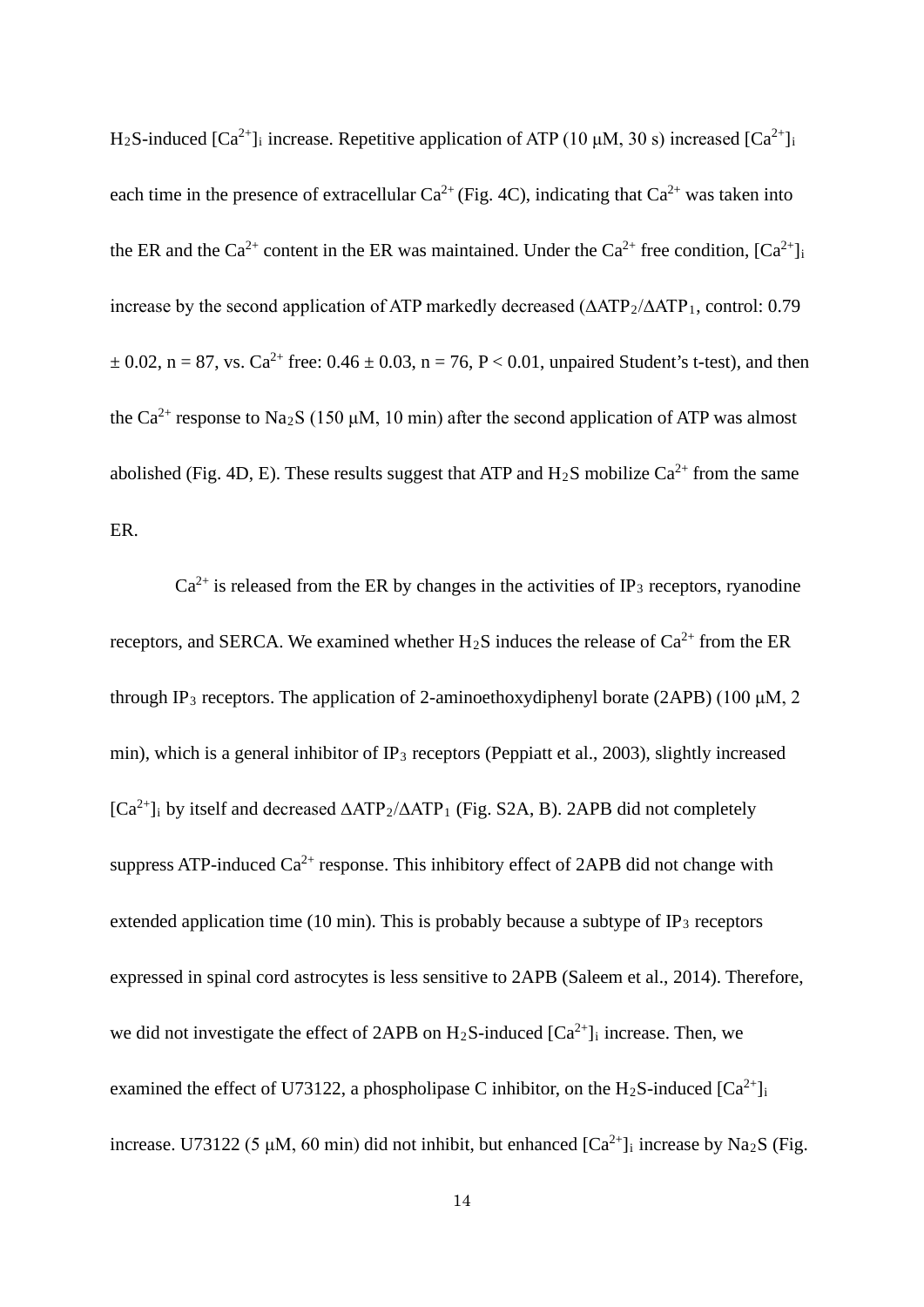S1B), suggesting that IP<sub>3</sub> signaling pathway is not involved in H<sub>2</sub>S-induced  $[Ca^{2+}]$ <sub>i</sub> increase.

Next, we examined whether ryanodine receptors are involved in H<sub>2</sub>S-iduced  $[Ca^{2+}]_i$ increase. The high concentrations of ryanodine inhibit opening of ryanodine receptors (Willmott et al., 2000). The  $[Ca^{2+}]_i$  increase by ryanodine (1  $\mu$ M) was inhibited after incubation with ryanodine (100 μM, 30 min, Fig. S3A). Under the same conditions, the peak amplitude of Ca<sup>2+</sup> increase by Na<sub>2</sub>S (150 µM, 5 min) was  $75.9 \pm 6.4$  nM (n = 99 cells from 3 cultures) (Fig. S3B). The  $[Ca^{2+}]}$  increase by Na<sub>2</sub>S was not inhibited by the pretreatment of ryanodine (Fig. 4B), suggesting that  $H_2S$  does not release  $Ca^{2+}$  from the ER through ryanodine receptors.

## **3.5. H2S induces Ca2+ responses via** *S***-sulfhydration-independent mechanism.**

To determine if *S*-sulfhydration of proteins contributes to  $H_2S$ -induced  $[Ca^{2+}]_i$ increase in astrocytes, we applied 1 mM DTT, a reducing agent that can reverse covalent *S*-sulfhydration modifications (Cooper and Brown, 2008). DTT not only failed to suppress the  $H_2S$ -induced  $[Ca^{2+}]_i$  increase, but slightly increased it (Fig. 5A). DTT also did not affect the inhibitory effect of H<sub>2</sub>S on ATP-induced  $[Ca^{2+}]_i$  increase (Fig. 5B, C). We next tested the effects of  $Na_2S_3$ , a donor of  $H_2S_n$ , that induces *S*-sulfhydration at low concentrations (Kimura et al., 2013). Na<sub>2</sub>S<sub>3</sub> (0.1−10 µM) slightly increased  $[Ca^{2+}]$ <sub>i</sub> but inhibited the ATP-induced  $[Ca^{2+}]$ <sub>i</sub> increase only at the lowest concentration (0.1  $\mu$ M) (Fig. 5D-F). These results indicate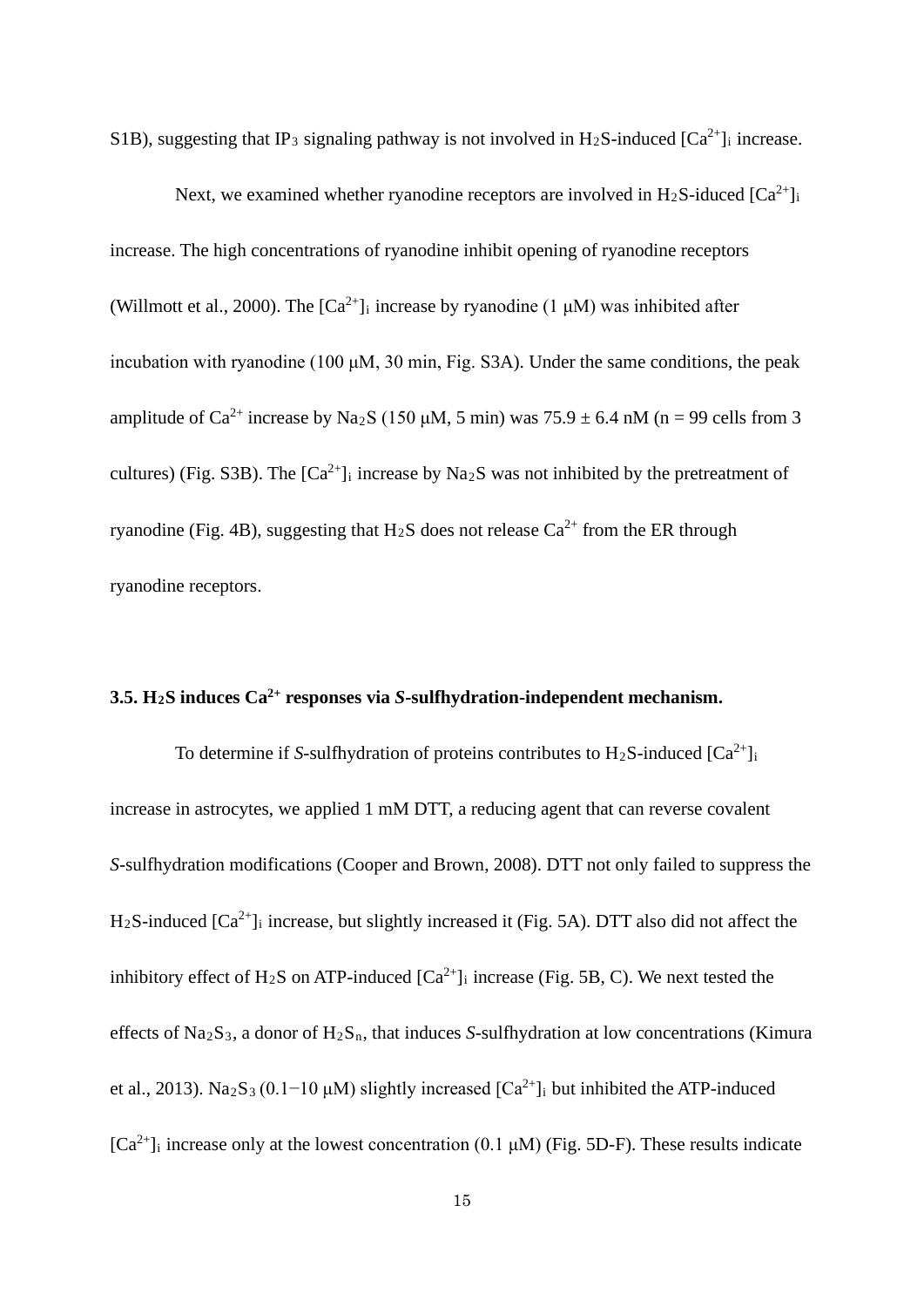that H<sub>2</sub>S-induced  $[Ca^{2+}]$ <sub>i</sub> increase is largely independent of *S*-sulfhydration.

# **3.6. Ca2+ responses induced by H2S do not depend on cAMP.**

H2S also alters intracellular levels of cAMP, which regulates the various cell functions (Cao et al., 2018). Generally, cAMP activates protein kinase A, which modulates the activities of  $Ca^{2+}$  channels on the ER membrane (Desouza et al., 2002; Zalk et al., 2007). Na<sub>2</sub>S (150 μM) or Na<sub>2</sub>S<sub>3</sub> (10 μM) treatment for 10 min failed to alter the intracellular concentration of cAMP, while forskolin (100 μM), an adenylate cyclase agonist, increased cAMP levels (Fig. 5G). These results suggest that cAMP is not involved in  $H_2S$ -induced  $[Ca^{2+}]$ <sub>i</sub> increase.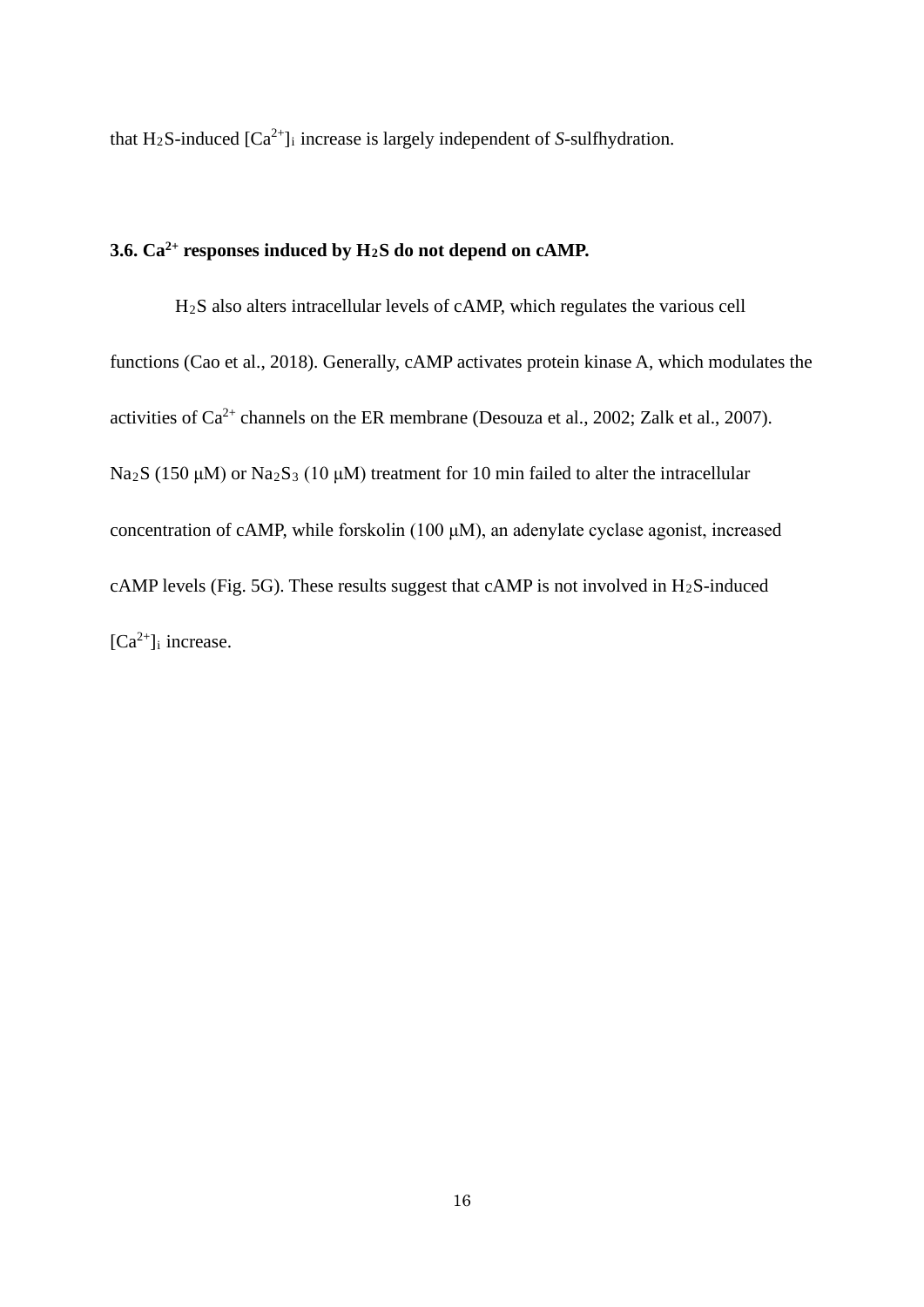#### **4. Discussion**

 $H_2S$  is shown to increase  $[Ca^{2+}]_i$  in astrocytes, but its mechanism and role are not clear. Extracellular ATP is major mediator of  $Ca^{2+}$  signals in astrocytes (Guthrie et al., 1999), which regulates communication between astrocytes and surrounding cells including other astrocytes and neurons (Guerra-Gomes et al., 2018). In this study, we demonstrated that  $H_2S$ induces  $Ca^{2+}$  release from the ER, and inhibits ATP-induced  $[Ca^{2+}]$  increase in spinal cord astrocytes.

In rat hippocampal astrocytes, H2S induces Ca2+ influx via *S*-sulfhydration of TRPA1 (Kimura et al., 2013; Nagai et al., 2004), which occurs with low concentrations of polysulfane donors, such as  $\text{Na}_2\text{S}_3$  (EC<sub>50</sub> 91 nM), and is reversed by DTT (Kimura et al., 2013; Ujike et al., 2015). However, in the present study,  $H_2S$ -induced  $[Ca^{2+}]_i$  increase was not affected by a TRPA1 antagonist, DTT, or removal of extracellular  $Ca^{2+}$ . Furthermore, AITC, a TRPA1 agonist, did not induce clear  $[Ca^{2+}]_i$  increase. Several previous studies suggest that H<sub>2</sub>S also acts on transient receptor potential vanilloid 1 (TRPV1) (Krueger et al., 2010; Trevisani et al., 2005). However, recent studies show that H2S does not directly activate TRPV1 (Miyamoto et al., 2011; Ogawa et al., 2012). Taken together, it is considered that TRPA1 and TRPV1 are not involved in H<sub>2</sub>S-induced  $[Ca^{2+}]_i$  increase in rat spinal cord astrocytes.

 $H_2S$ -induced  $[Ca^{2+}]_i$  increase was suppressed by thapsigargin, a SERCA inhibitor, and by the depletion of  $Ca^{2+}$  content in the ER after the application of ATP in the absence of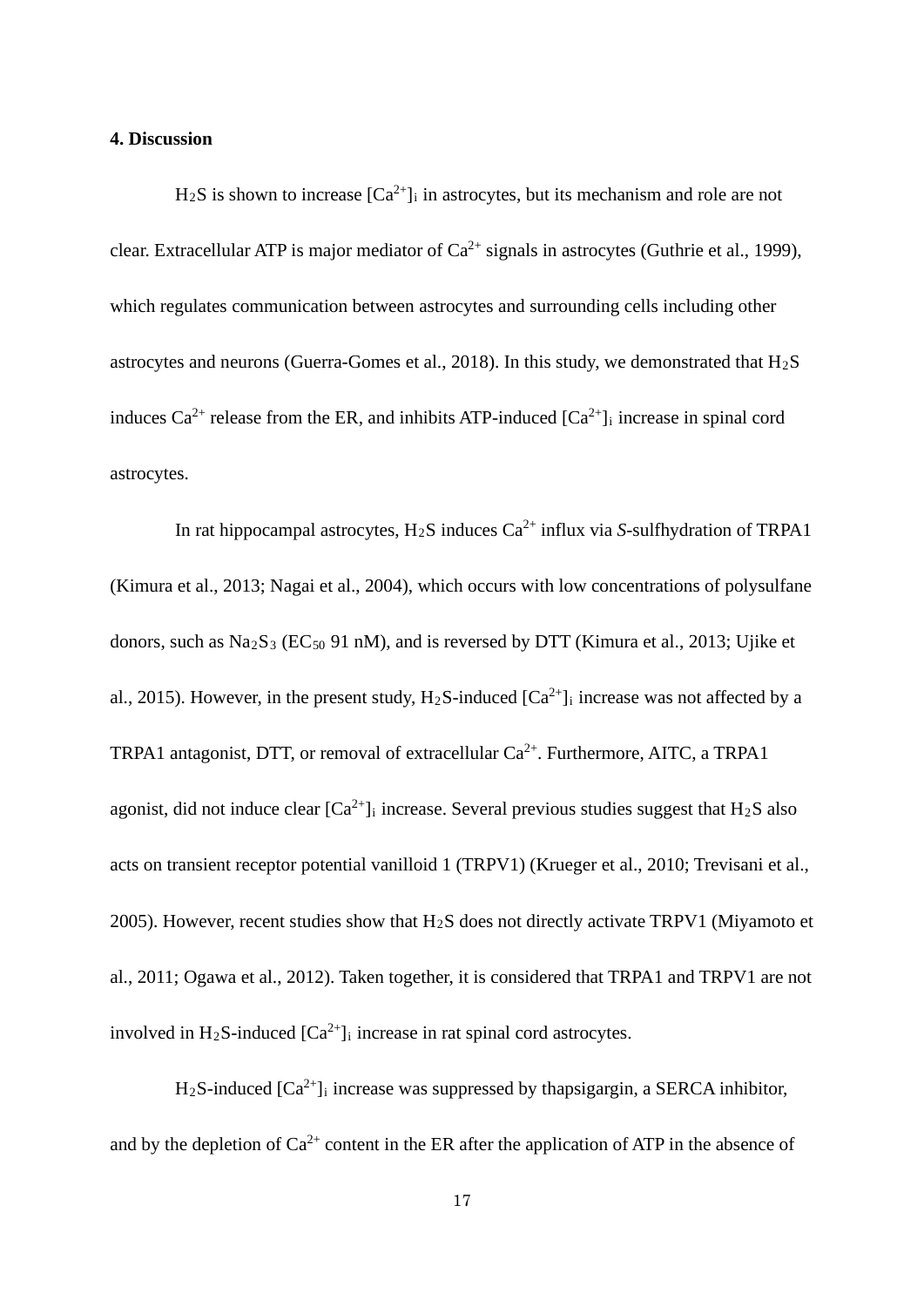extracellular Ca<sup>2+</sup>. Moreover, H<sub>2</sub>S inhibited ATP-induced  $[Ca^{2+}]_i$  increase, suggesting that both H<sub>2</sub>S and ATP release Ca<sup>2+</sup> from the same ER. The release of Ca<sup>2+</sup> from the ER by H<sub>2</sub>S has been reported in several different cells (Bauer et al., 2010; de Pascual et al., 2018; Yong et al., 2010). These reports also show that depletion of  $Ca^{2+}$  in the ER by SERCA inhibitors or the stimulation of IP<sub>3</sub> receptors suppresses H<sub>2</sub>S-induced  $[Ca^{2+}]$ <sub>i</sub> increase. The inhibitory effect of H<sub>2</sub>S on ATP-induced  $[Ca^{2+}]$ <sub>i</sub> increase in the absence of extracellular  $Ca^{2+}$  was also reported in human vascular endothelial cells (Bauer et al., 2010). On the other hand, in SH-SY5Y cells, H<sub>2</sub>S increases  $[Ca^{2+}]$ <sub>i</sub> by  $Ca^{2+}$  release from the ER and  $Ca^{2+}$  influx via protein kinase A pathway (Yong et al., 2010). As mentioned above, in the present study, H2S did not induce  $Ca^{2+}$  influx and intracellular cAMP elevation in spinal cord astrocytes.

The ATP-induced  $[Ca^{2+}]$ <sub>i</sub> increase was inhibited when H<sub>2</sub>S clearly induced  $[Ca^{2+}]$ <sub>i</sub> increase by  $\text{Na}_2\text{S}$  at more than 100  $\mu$ M. This result indicates a strong relationship between the  $[Ca^{2+}]$ <sub>i</sub> increase and the inhibition of ATP-induced  $Ca^{2+}$  signals by H<sub>2</sub>S.  $[Ca^{2+}]$ <sub>i</sub> directly regulates Ca<sup>2+</sup> release through IP<sub>3</sub> receptors on the ER membrane (Hno, 1990):  $[Ca^{2+}]$ <sub>i</sub> between 0 and 300 nM activates IP<sub>3</sub> receptors, whereas >300 nM  $[Ca^{2+}]$ <sub>i</sub> inhibits them. In this study, the resting  $[Ca^{2+}]$ <sub>i</sub> in cultured astrocytes was around 100 nM, and Na<sub>2</sub>S (150  $\mu$ M) increased  $[Ca^{2+}]$ <sub>i</sub> by approximately 50 nM. Thus, it is unlikely that  $H_2S$ -induced  $[Ca^{2+}]$ <sub>i</sub> increase inhibited IP<sub>3</sub> receptors. On the other hand, H<sub>2</sub>S may have depleted the Ca<sup>2+</sup> content in the ER, thereby preventing subsequent ATP-induced  $[Ca^{2+}]$  increases. Further studies are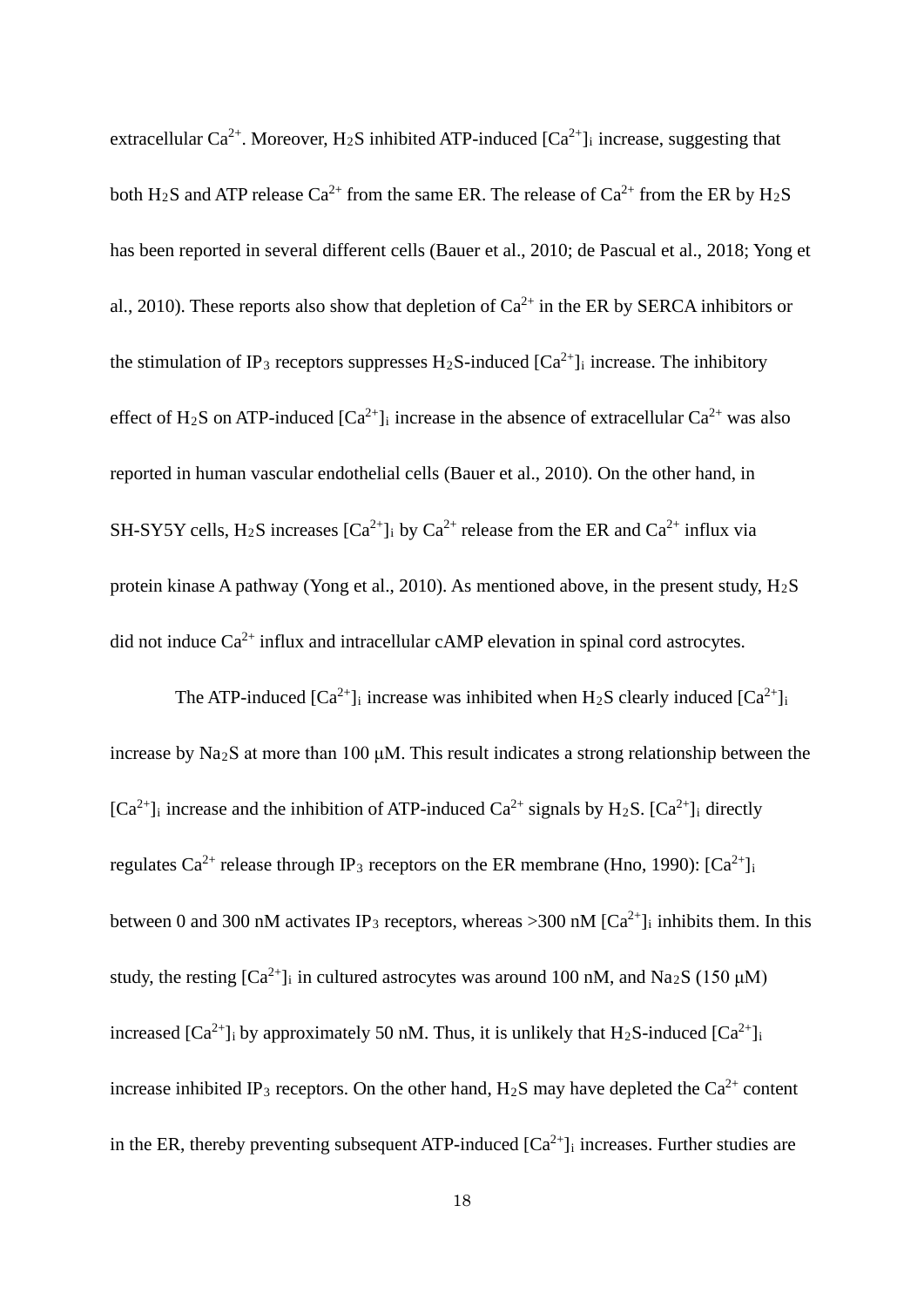needed to elucidate the mechanism underlying  $H_2S$ -induced  $Ca^{2+}$  release from the ER. We found that ryanodine receptors are not major  $Ca^{2+}$  transporting proteins activated by H<sub>2</sub>S in spinal cord astrocytes, but it is not known if H<sub>2</sub>S directly affects the activities of other  $Ca^{2+}$ leak channels and/or SERCA.

 $H_2S_n$  derived from  $H_2S$  modifies cysteine residues of proteins and modulates their functions (Kimura, 2014). This *S*-sulfhydration is an oxidative reaction (Lau and Pluth, 2019) and is one of the most important biological functions of  $H_2S$ . Plasma membrane ATP-sensitive  $K^+$  (KATP) channels are activated by *S*-sulfhydration, which is reversed by DTT (Kang et al., 2015). The activation of KATP channels suppresses  $Ca^{2+}$  influx by hyperpolarization of the plasma membrane (Ashcroft, 2005). In this study, DTT did not inhibit the effect of H<sub>2</sub>S on  $[Ca^{2+}]_i$ , suggesting that the oxidative reaction is not involved. KATP channels are also expressed in mitochondria. It is speculated that mitochondrial KATP channels have different structure and properties from those expressed on the cell membrane (Huang et al., 2019). Opening of mitochondrial KATP channels has been reported to induce Ca2+ release from mitochondria (Holmuhamedov et al., 1999). Although it has been suggested that H<sub>2</sub>S acts on mitochondrial KATP channels (Testai et al., 2016), it is unclear whether H<sub>2</sub>S mobilizes intracellular  $Ca^{2+}$  through the regulation of mitochondrial KATP channels. Further studies should be conducted to reveal the action of  $H_2S$  on mitochondrial KATP channels.

H2S affects intracellular respiration by inhibiting cytochrome *c* oxidase in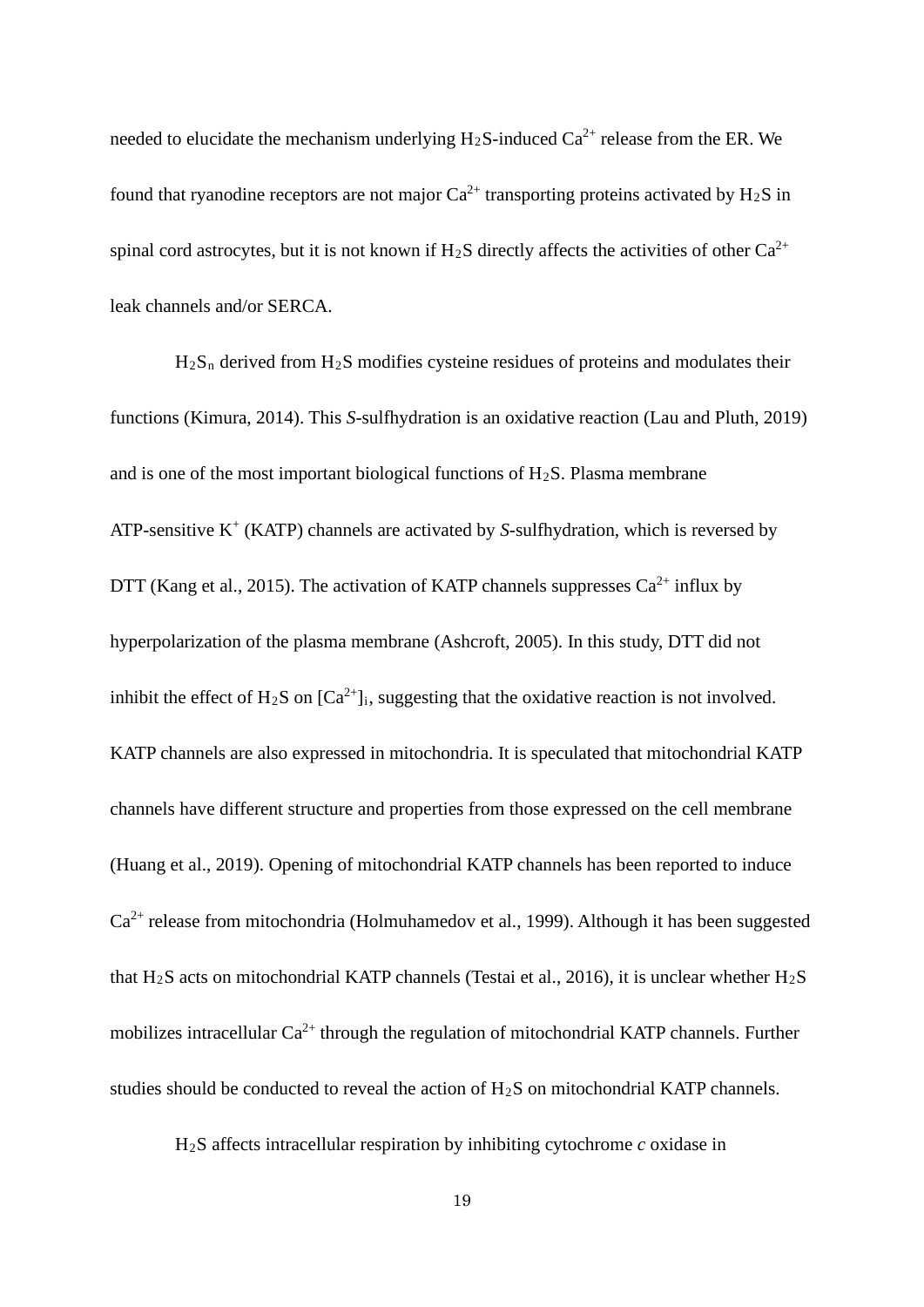mitochondria or by supplying electrons to facilitate its activity (Cooper and Brown, 2008; Szabo et al., 2014). Inhibition of the electron transport chain depolarizes the mitochondrial membrane potential (Barrientos and Moraes, 1999), which releases  $Ca^{2+}$  from the mitochondrial matrix (Zhao et al., 2013). The mitochondrial depolarization by  $H_2S$  is also reported (Eghbal et al., 2004). In this study, the depletion of  $Ca^{2+}$  content in the ER by thapsigargin did not completely suppress  $H_2S$ -induced  $[Ca^{2+}]_i$  increase. Therefore, it is presumed that  $H_2S$  acts on other  $Ca^{2+}$  stores including mitochondria. In bovine adrenal chromaffin cells, H<sub>2</sub>S is suggested to release  $Ca^{2+}$  from the ER and mitochondria (de Pascual et al., 2018). Furthermore, changes in intracellular respiration caused by  $H_2S$  influence the concentrations of bioactive substances including ATP, reactive oxygen species, and NADH, which modulate the activities of  $Ca^{2+}$  transporting proteins on the ER membranes (Chernorudskiy and Zito, 2017; Kaplin et al., 1996). It is worth examining whether  $H_2S$ changes intracellular respiration and whether its products are involved in H<sub>2</sub>S-induced  $[Ca^{2+}]$ <sub>i</sub> increase in future studies.

In conclusion,  $H_2S$  induces  $Ca^{2+}$  release from the ER and inhibits ATP-induced  $[Ca^{2+}]$ <sub>i</sub> increase in astrocytes. This inhibition was attributed to the decrease of  $Ca^{2+}$  content in the ER. Astrocytes may be particularly vulnerable to these effects, as they are the main source of  $H_2S$  in the CNS. The present study suggests that  $H_2S$  can regulate intercellular communication between astrocytes and surrounding cells through  $Ca^{2+}$ . This is important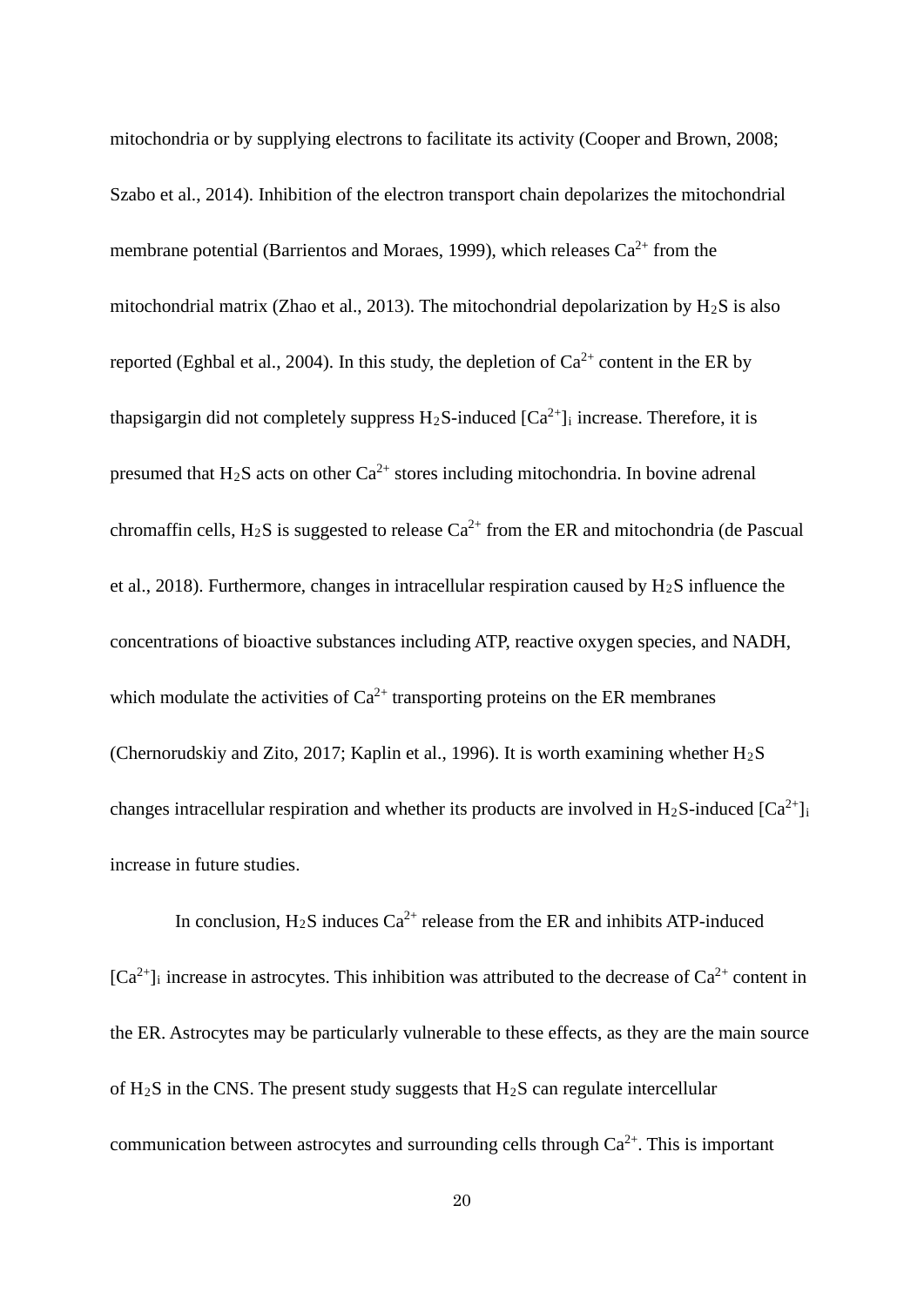finding because pathological damage to the CNS increases extracellular ATP concentrations and, subsequent  $[Ca^{2+}]_i$  increase in astrocytes leads to synaptic dysfunction (Agulhon et al., 2012). Our findings may lead to further research to reveal the relationship between  $H_2S$  and the progression of synaptic dysfunction under pathological conditions.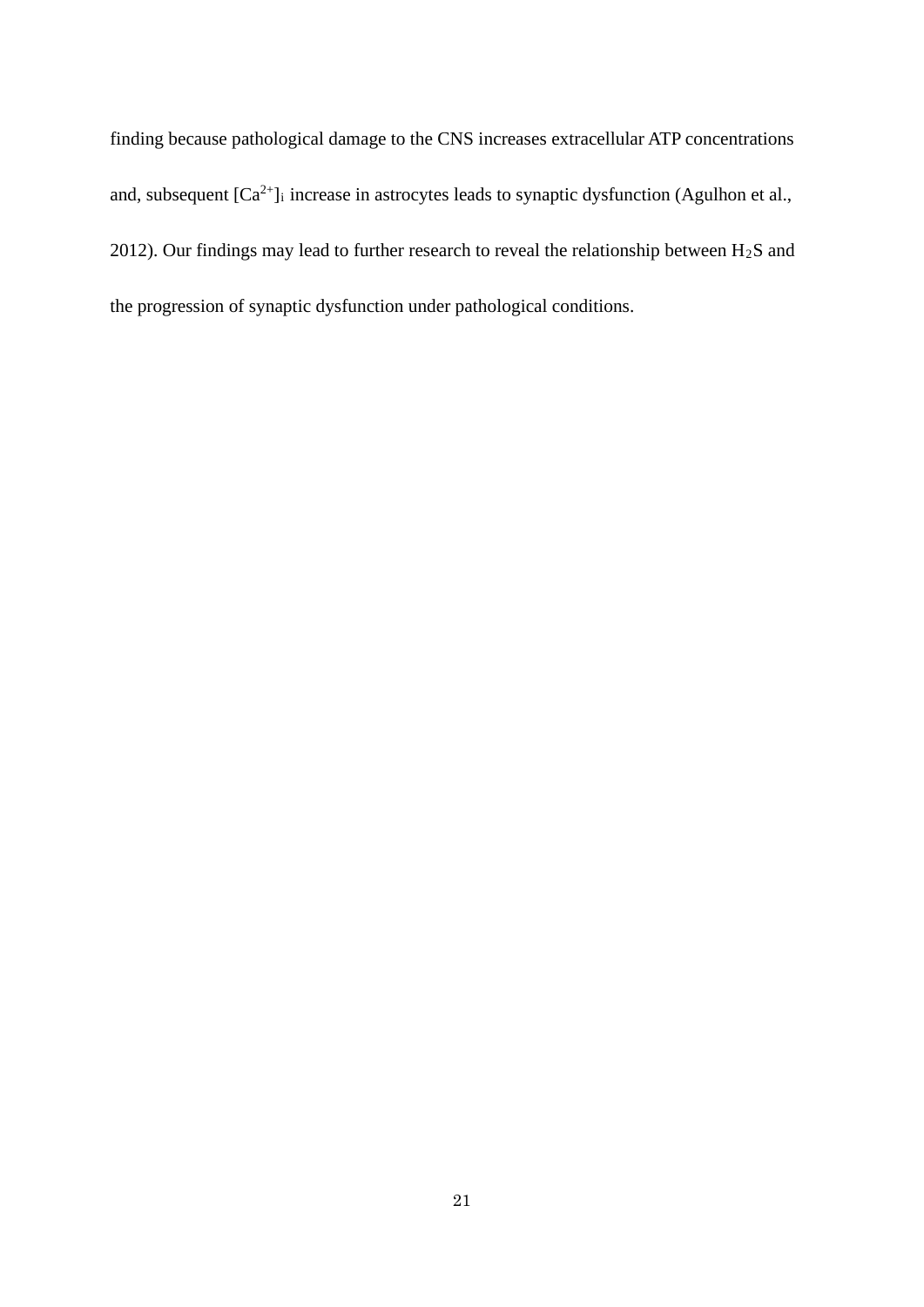## **Declarations**

**Conflicts of interest/Competing interests:** The authors declare that they have no conflicts of interest.

**Acknowledgments:** This work was supported by a Grant-in-Aid for Scientific Research from

the Japan Society for the Promotion of Science [no. 19K23701]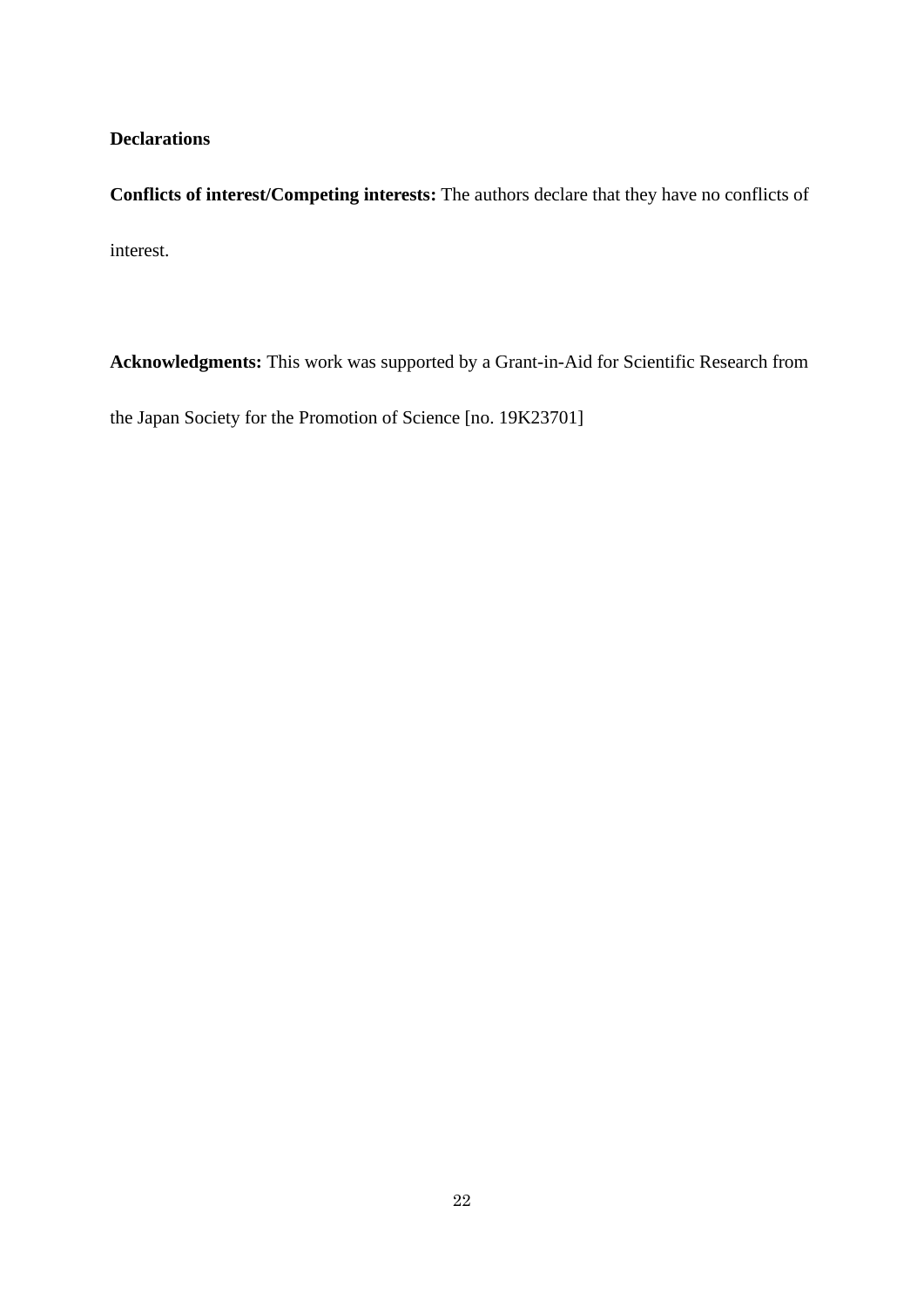#### **References**

- Agulhon, C., Sun, M.Y., Murphy, T., Myers, T., Lauderdale, K., Fiacco, T.A., 2012. Calcium signaling and gliotransmission in normal vs. Reactive astrocytes. Front. Pharmacol. 3 JUL, 1–16. https://doi.org/10.3389/fphar.2012.00139.
- Ashcroft, F.M., 2005. ATP-sensitive potassium channelopathies : focus on insulin secretion Find the latest version : Review series ATP-sensitive potassium channelopathies : focus on insulin secretion. J. Clin. Invest. 115, 2047–2058.

https://doi.org/10.1172/JCI25495.

- Barrientos, A., Moraes, C.T., 1999. Titrating the effects of mitochondrial complex I impairment in the cell physiology. J. Biol. Chem. 274, 16188–16197. https://doi. org/10.1074/jbc.274.23.16188.
- Baskar, R., Bian, J., 2011. Hydrogen sulfide gas has cell growth regulatory role. Eur. J. Pharmacol. 656, 5–9. https://doi.org/10.1016/j.ejphar.2011.01.052.
- Bauer, C.C., Boyle, J.P., Porter, K.E., Peers, C., 2010. Modulation of  $Ca^{2+}$  signalling in human vascular endothelial cells by hydrogen sulfide. Atherosclerosis 209, 374–380. https://doi.org/10.1016/j.atherosclerosis.2009.10.004.
- Cao, X., Wu, Z., Xiong, S., Cao, L., Sethi, G., Bian, J. song, 2018. The role of hydrogen sulfide in cyclic nucleotide signaling. Biochem. Pharmacol. 149, 20–28. https://doi. org/10.1016/j.bcp.2017.11.011.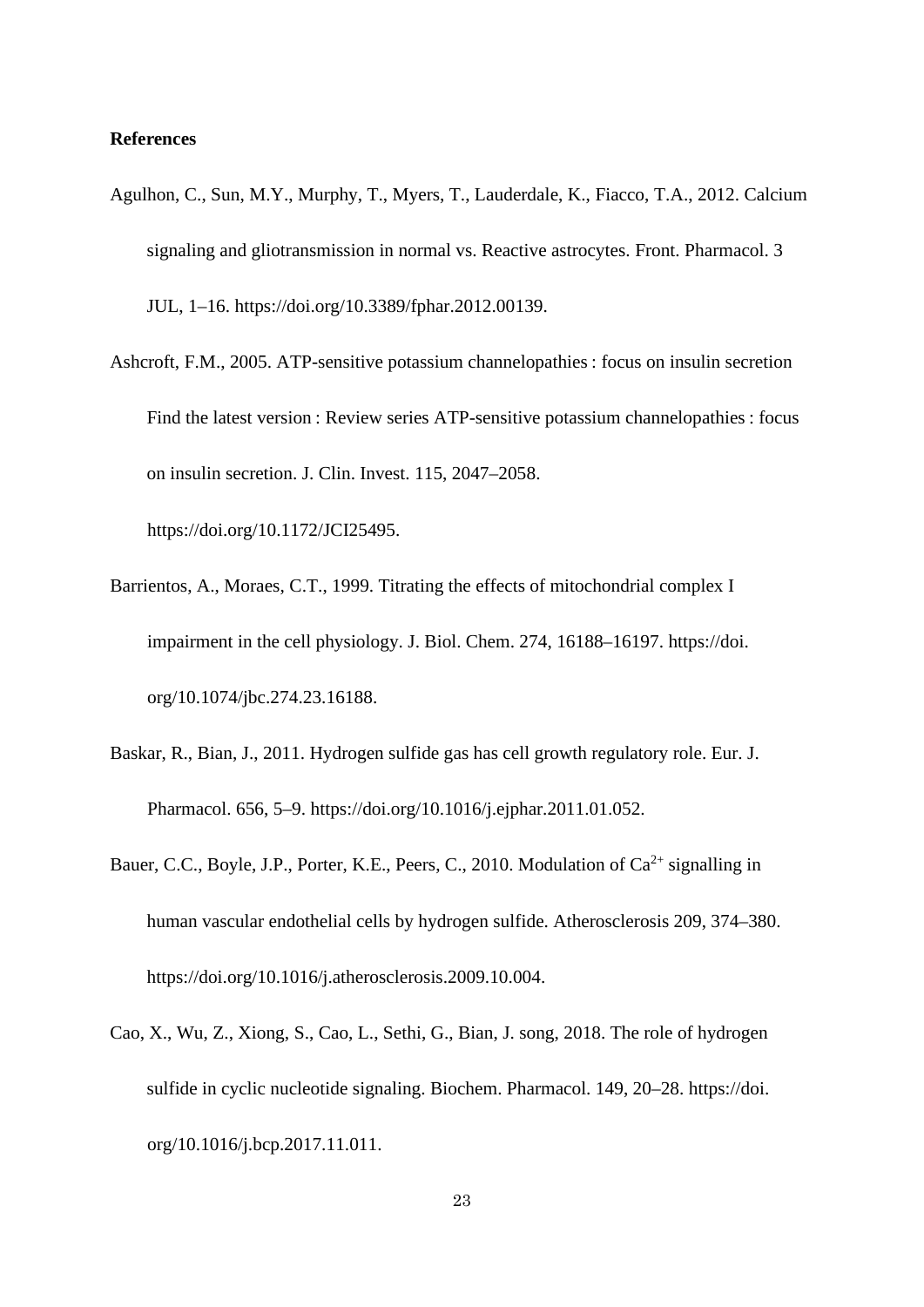- Chernorudskiy, A.L., Zito, E., 2017. Regulation of Calcium Homeostasis by ER Redox: A Close-Up of the ER/Mitochondria Connection. J. Mol. Biol. 429, 620–632. https://doi. org/10.1016/j.jmb.2017.01.017.
- Cooper, C.E., Brown, G.C., 2008. The inhibition of mitochondrial cytochrome oxidase by the gases carbon monoxide, nitric oxide, hydrogen cyanide and hydrogen sulfide: chemical mechanism and physiological significance. J. Bioenerg. Biomembr. 40, 533–539. https://doi.org/10.1007/s10863-008-9166-6.
- de Pascual, R., Baraibar, A.M., Méndez-López, I., Pérez-Ciria, M., Polo-Vaquero, I., Gandía, L., Ohia, S.E., García, A.G., de Diego, A.M.G., 2018. Hydrogen sulphide facilitates exocytosis by regulating the handling of intracellular calcium by chromaffin cells. Pflugers Arch. Eur. J. Physiol. 470, 1255–1270. https://doi.org/10.1007/ s00424-018-2147-7.
- Desouza, N., Reiken, S., Ondrias, K., Yang, Y.M., Matkovich, S., Marks, A.R., 2002. Protein kinase A and two phosphatases are components of the inositol 1,4,5-trisphosphate receptor macromolecular signaling complex. J. Biol. Chem. 277, 39397–39400. https://doi.org/10.1074/jbc.M207059200.
- Domercq, M., Brambilla, L., Pilati, E., Marchaland, J., Volterra, A., Bezzi, P., 2006. P2Y1 receptor-evoked glutamate exocytosis from astrocytes: Control by tumor necrosis factor-α and prostaglandins. J. Biol. Chem. 281, 30684–30696.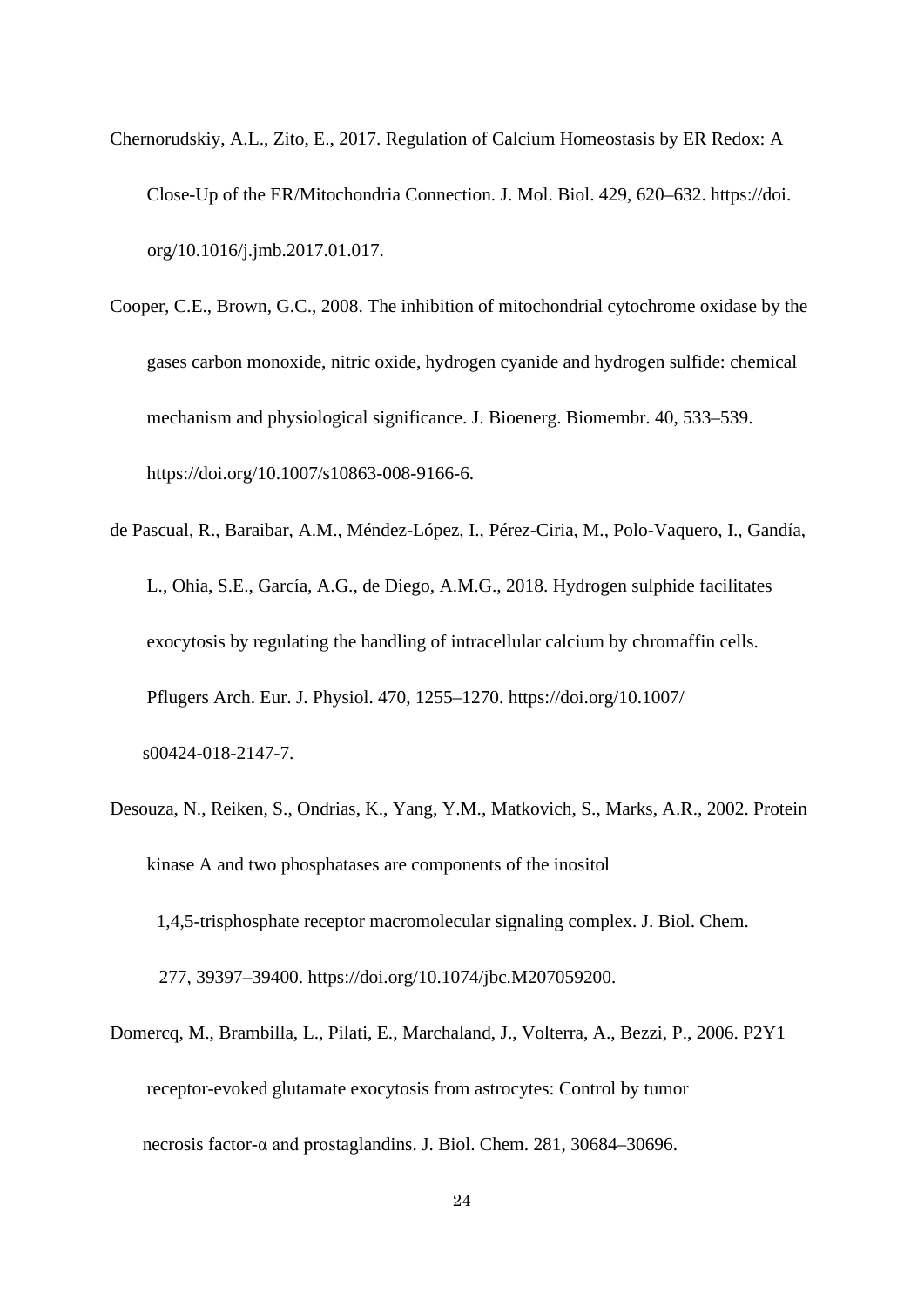https://doi.org/10.1074/jbc.M606429200.

- Eghbal, M.A., Pennefather, P.S., O'Brien, P.J., 2004. H2S cytotoxicity mechanism involves reactive oxygen species formation and mitochondrial depolarisation. Toxicology 203, 69–76. https://doi.org/10.1016/j.tox.2004.05.020.
- Eguchi, R., Akao, S., Otsuguro, K., Yamaguchi, S., Ito, S., 2015. Different mechanisms of extracellular adenosine accumulation by reduction of the external  $Ca^{2+}$  concentration and inhibition of adenosine metabolism in spinal astrocytes. J. Pharmacol. Sci. 128, 47–53. https://doi.org/10.1016/j.jphs.2015.04.008.
- Filipovic, M.R., Zivanovic, J., Alvarez, B., Banerjee, R., 2018. Chemical Biology of H2S Signaling through Persulfidation. Chem. Rev. 118, 1253–1337. https://doi.org/ 10.1021/acs.chemrev.7b00205.
- Grynkiewicz, G., Poenie, M., Tsien, R.Y., 1985. A New Generation of  $Ca^{2+}$  Indicators with Greatly Improved Fluorescence Properties. J. Biol. Chem. 260, 3440–3450.
- Guerra-Gomes, S., Sousa, N., Pinto, L., Oliveira, J.F., 2018. Functional roles of astrocyte calcium elevations: From synapses to behavior. Front. Cell. Neurosci. 11, 1–7. https://doi.org/10.3389/fncel.2017.00427.
- Guthrie, P.B., Knappenberger, J., Segal, M., Bennett, M.V.L., Charles, A.C., Kater, S.B., 1999. ATP released from astrocytes mediates glial calcium waves. J. Neurosci. 19, 520–528. https://doi.org/10.1523/JNEUROSCI.19-02-00520.1999.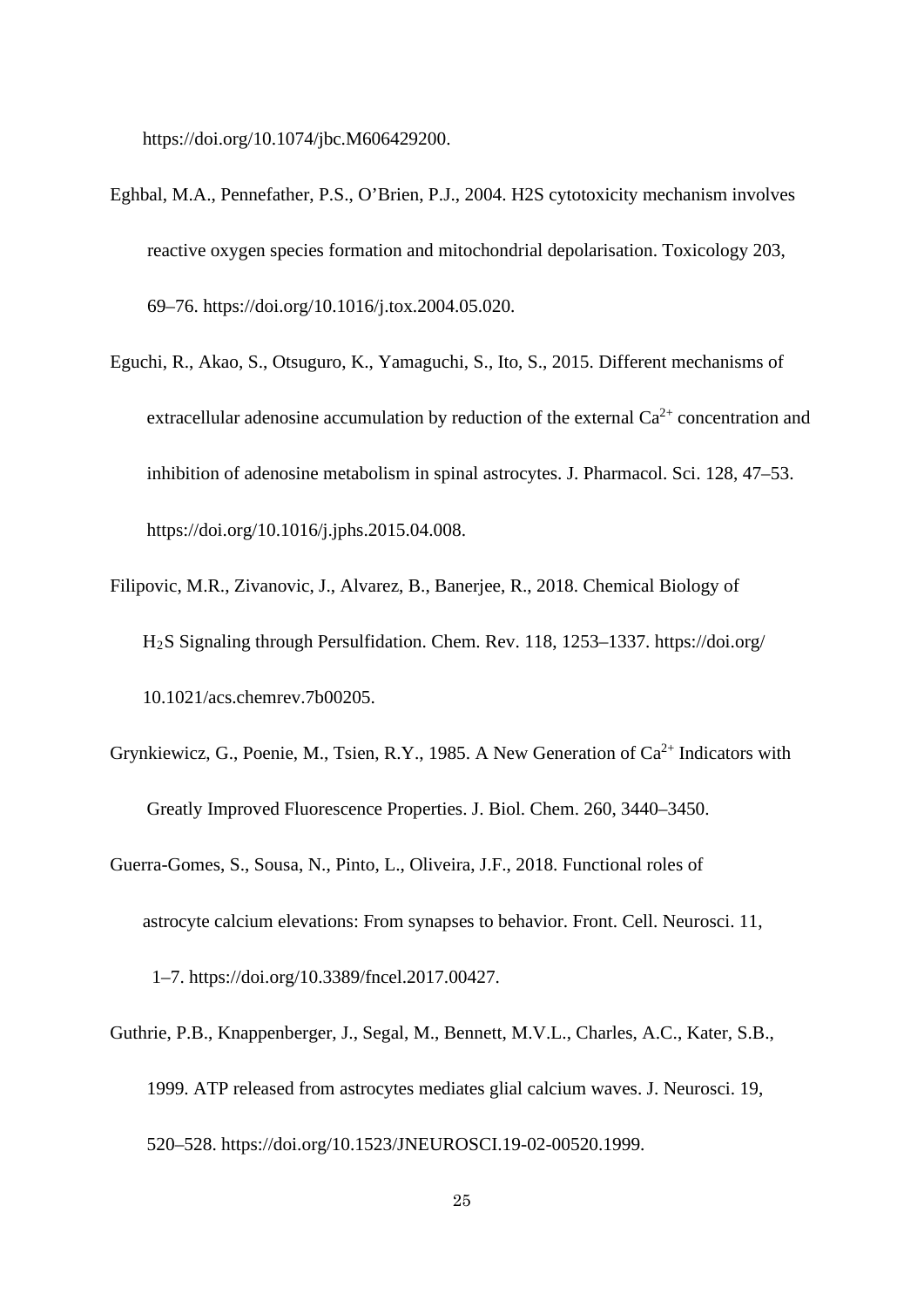- Hno, M., 1990. Biphasic  $Ca^{2+}$  dependence of inositol 1.4.5-trisphosphate-induced Ca release in smooth muscle cells of the guinea pig taenia caeci. J. Gen. Physiol. 95, 1103–1122. https://doi.org/10.1085/jgp.95.6.1103.
- Holmuhamedov, E.L., Wang, L., Terzic, A., 1999. ATP-sensitive  $K^+$  channel openers prevent  $Ca^{2+}$  overload in rat cardiac mitochondria. J. Physiol. 519, 347–360. https://doi.org/10.1111/j.1469-7793.1999.0347m.x.
- Huang, Y., Hu, D., Huang, C., Nichols, C.G., 2019. Genetic Discovery of ATP-Sensitive K+ Channels in Cardiovascular Diseases. Circ. Arrhythmia Electrophysiol. 12, 1–11. https://doi.org/10.1161/CIRCEP.119.007322.
- Kang, M., Hashimoto, A., Gade, A., Akbarali, H.I., 2015. Interaction between hydrogen sulfide-induced sulfhydration and tyrosine nitration in the KATP channel complex. Am. J. Physiol. - Gastrointest. Liver Physiol. 308, G532–G539. https://doi.org/10.1152/ajpgi.00281.2014.
- Kaplin, A.I., Snyder, S.H., Linden, D.J., 1996. Reduced nicotinamide adenine dinucleotide-selective stimulation of inositol 1,4,5-trisphosphate receptors mediates hypoxic mobilization of calcium. J. Neurosci. 16, 2002–2011. https://doi.org/ 10.1523/jneurosci.16-06-02002.1996.
- Kimura, H., 2014. Hydrogen sulfide and polysulfides as biological mediators. Molecules. 19, 16146–16157. https://doi.org/10.3390/molecules191016146.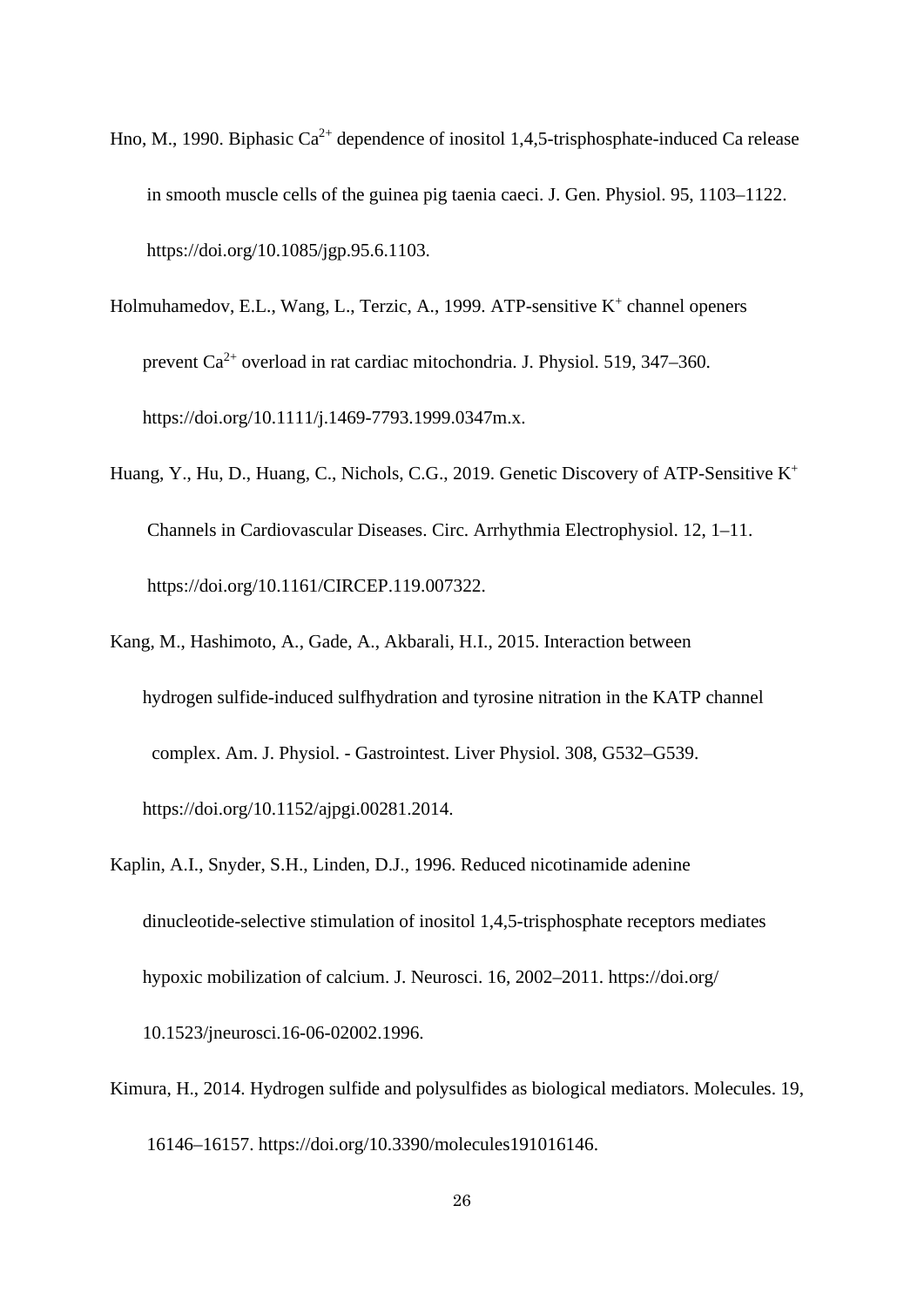- Kimura, Y., Mikami, Y., Osumi, K., Tsugane, M., Oka, J., Kimura, H., 2013. Polysulfides are possible  $H_2S$ -derived signaling molecules in rat brain. FASEB J. 27, 2451–2457. https://doi.org/10.1096/fj.12-226415.
- Krueger, D., Foerster, M., Mueller, K., Zeller, F., Slotta-Huspenina, J., Donovan, J., Grundy, D., Schemann, M., 2010. Signaling mechanisms involved in the intestinal pro-secretory actions of hydrogen sulfide. Neurogastroenterol. Motil. 22. https://doi. org/10.1111/j.1365-2982.2010.01571.x.
- Lau, N., Pluth, M.D., 2019. Reactive sulfur species (RSS): persulfides, polysulfides, potential, and problems. Curr. Opin. Chem. Biol. 49, 1–8. https://doi.org/10.1016/ j.cbpa.2018.08.012.
- Lee, M., Schwab, C., Yu, S., McGeer, E., McGeer, P.L., 2009. Astrocytes produce the antiinflammatory and neuroprotective agent hydrogen sulfide. Neurobiol. Aging 30, 1523–1534. https://doi.org/10.1016/j.neurobiolaging.2009.06.001.
- Liu, H., Radford, M.N., Yang, C. tao, Chen, W., Xian, M., 2018. Inorganic hydrogen polysulfides: chemistry, chemical biology and detection. Br. J. Pharmacol. 176, 616–627. https://doi.org/10.1111/bph.14330.
- Mathai, J.C., Missner, A., Kügler, P., Saparov, S.M., Zeidel, M.L., Lee, J.K., Pohl, P., 2009. No facilitator required for membrane transport of hydrogen sulfide. Proc. Natl. Acad. Sci. U. S. A. 106, 16633–16638. https://doi.org/10.1073/pnas.0902952106.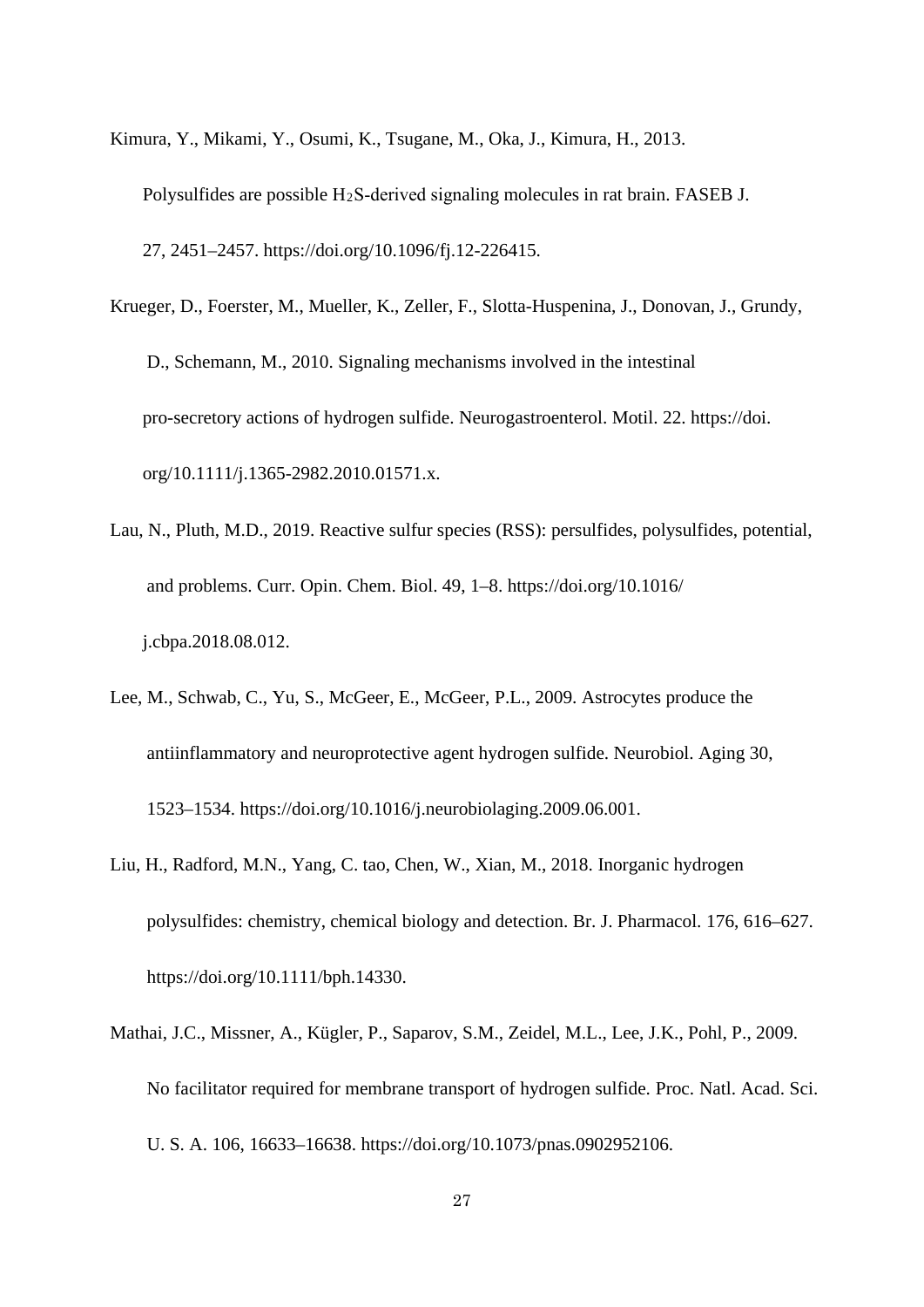- McNamara, C.R., Mandel-Brehm, J., Bautista, D.M., Siemens, J., Deranian, K.L., Zhao, M., Hayward, N.J., Chong, J.A., Julius, D., Moran, M.M., Fanger, C.M., 2007. TRPA1 mediates formalin-induced pain. Proc. Natl. Acad. Sci. U. S. A. 104, 13525–13530. https://doi.org/10.1073/pnas.0705924104.
- Miyamoto, R., Otsuguro, K., Ito, S., 2011. Time- and concentration-dependent activation of TRPA1 by hydrogen sulfide in rat DRG neurons. Neurosci. Lett. 499, 137–142. https://doi.org/10.1016/j.neulet.2011.05.057.
- Mustafa, A.K., Gadalla, M.M., Sen, N., Kim, S., Mu, W., Gazi, S.K., Barrow, R.K., Yang, G., Wang, R., Snyder, S.H., 2009. H2S signals through protein S-Sulfhydration. Sci. Signal. 2, 1–9. https://doi.org/10.1126/scisignal.2000464.
- Nagai, Y., Tsugane, M., Oka, J., Kimura, H., 2004. Hydrogen sulfide induces calcium waves in astrocytes. FASEB J. 18, 557–559. https://doi.org/10.1096/fj.03-1052fje.
- Navarrete, M., Perea, G., Maglio, L., Pastor, J., García De Sola, R., Araque, A., 2013. Astrocyte calcium signal and gliotransmission in human brain tissue. Cereb. Cortex 23, 1240–1246. https://doi.org/10.1093/cercor/bhs122.
- Ogawa, H., Takahashi, K., Miura, S., Imagawa, T., Saito, S., Tominaga, M., Ohta, T., 2012. H2S functions as a nociceptive messenger through transient receptor potential ankyrin 1 (TRPA1) activation. Neuroscience 218, 335–343. https://doi. org/10.1016/j.neuroscience.2012.05.044.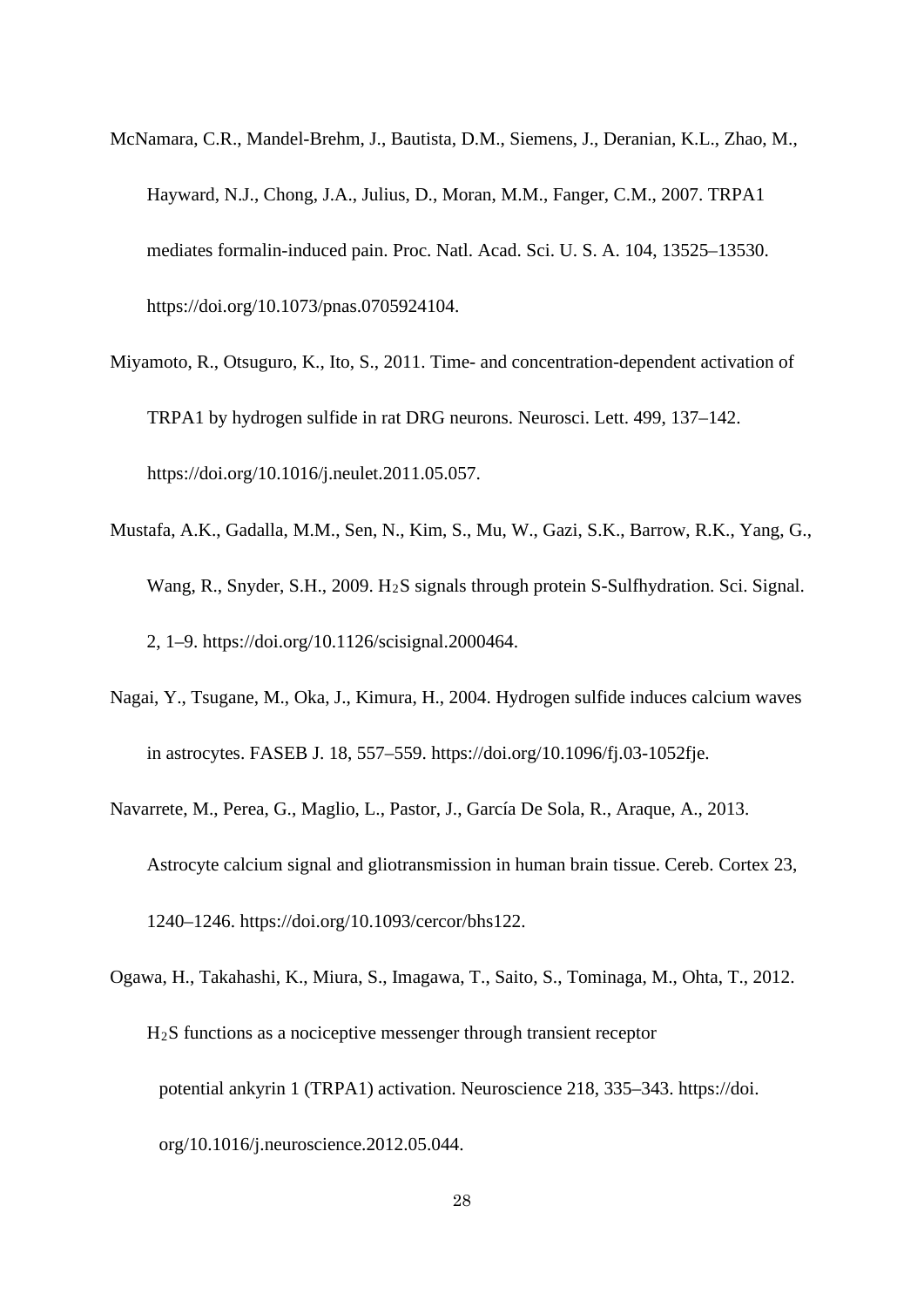Peppiatt, C.M., Collins, T.J., Mackenzie, L., Conway, S.J., Holmes, A.B., Bootman, M.D., Berridge, M.J., Seo, J.T., Roderick, H.L., 2003. 2-Aminoethoxydiphenyl borate (2-APB) antagonises inositol 1,4,5-trisphosphate-induced calcium release, inhibits calcium pumps and has a use-dependent and slowly reversible action on store-operated calcium entry channels. Cell Calcium. 34, 97–108. https://doi.org/10.1016/S0143-4160(03)00026-5.

- Perniss, A., Preiss, K., Nier, M., Althaus, M., 2017. Hydrogen sulfide stimulates CFTR in Xenopus oocytes by activation of the cAMP/PKA signalling axis. Sci. Rep. 7, 1–12. https://doi.org/10.1038/s41598-017-03742-5.
- Pryazhnikov, E., Khiroug, L., 2008. Sub-micromolar increase in  $[Ca^{2+}]$ <sub>i</sub> triggers delayed exocytosis of ATP in cultured astrocytes. Glia. 56, 38–49. https://doi.org/ 10.1002/glia.20590.
- Saleem, H., Tovey, S.C., Molinski, T.F., Taylor, C.W., 2014. Interactions of antagonists with subtypes of inositol 1,4,5-trisphosphate  $(\text{IP}_3)$  receptor. Br. J. Pharmacol. 171, 3298–3312. https://doi.org/10.1111/bph.12685.
- Salter, M.W., Hicks, J.L., 1995. ATP causes release of intracellular  $Ca^{2+}$  via the phospholipase Cβ/IP3 pathway in astrocytes from the dorsal spinal cord. J. Neurosci. 15, 2961–2971. https://doi.org/10.1523/jneurosci.15-04-02961.1995.
- Salter, M.W., Hicks, J.L., 1994. ATP-evoked Increases in Intracellular Calcium in Neurons and Glia from the Dorsal Spinal Cord. J. Neurosci. 14, 1563–575.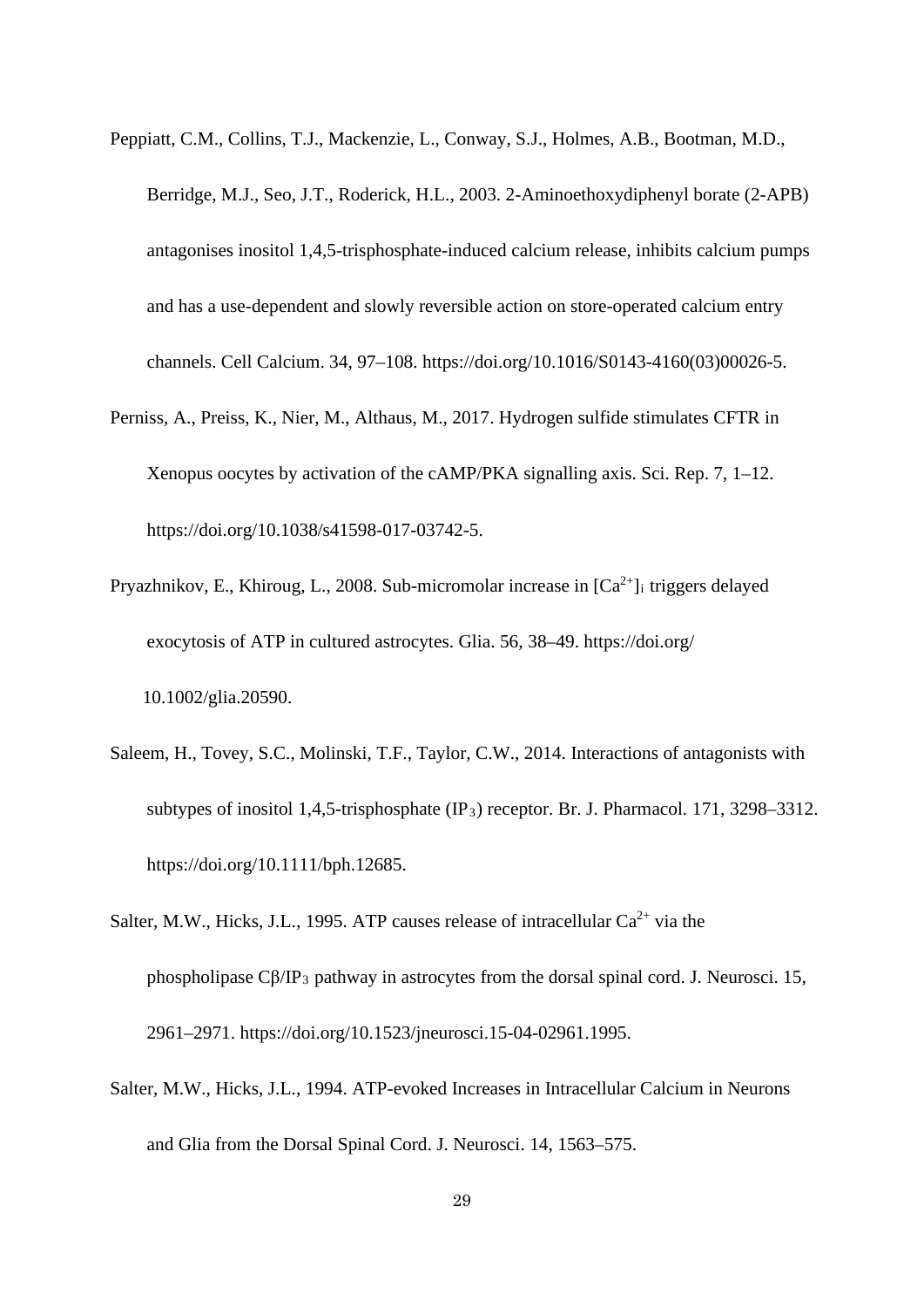https://doi.org/10.1523/JNEUROSCI.14-03-01563.1994.

- Scemes, E., Giaume, C., 2006. Astrocyte calcium waves: What they are and what they do. Glia. 54, 716–725. https://doi.org/10.1002/glia.20374.
- Szabo, C., Ransy, C., Módis, K., Andriamihaja, M., Murghes, B., Coletta, C., Olah, G., Yanagi, K., Bouillaud, F., 2014. Regulation of mitochondrial bioenergetic function by hydrogen sulfide. Part I. Biochemical and physiological mechanisms. Br. J. Pharmacol. 171, 2099–2122. https://doi.org/10.1111/bph.12369.
- Testai, L., Marino, A., Piano, I., Brancaleone, V., Tomita, K., Di Cesare Mannelli, L., Martelli, A., Citi, V., Breschi, M.C., Levi, R., Gargini, C., Bucci, M., Cirino, G., Ghelardini, C., Calderone, V., 2016. The novel  $H_2S$ -donor 4-carboxyphenyl isothiocyanate promotes cardioprotective effects against ischemia/reperfusion injury through activation of mitoKATP channels and reduction of oxidative stress. Pharmacol. Res. 113, 290–299. https://doi.org/10.1016/j.phrs.2016.09.006.
- Thastrup, O., Cullen, P.J., Drobak, B.K., Hanley, M.R., Dawson, A.P., 1990. Thapsigargin, a tumor promoter, discharges intracellular  $Ca^{2+}$  stores by specific inhibition of the endoplasmic reticulum Ca<sup>2+</sup>-ATPase. Proc. Natl. Acad. Sci. U. S. A. 87, 2466–2470.
- Trevisani, M., Patacchini, R., Nicoletti, P., Gatti, R., Gazzieri, D., Lissi, N., Zagli, G., Creminon, C., Geppetti, P., Harrison, S., 2005. Hydrogen sulfide causes vanilloid receptor 1-mediated neurogenic inflammation in the airways. Br. J. Pharmacol. 145,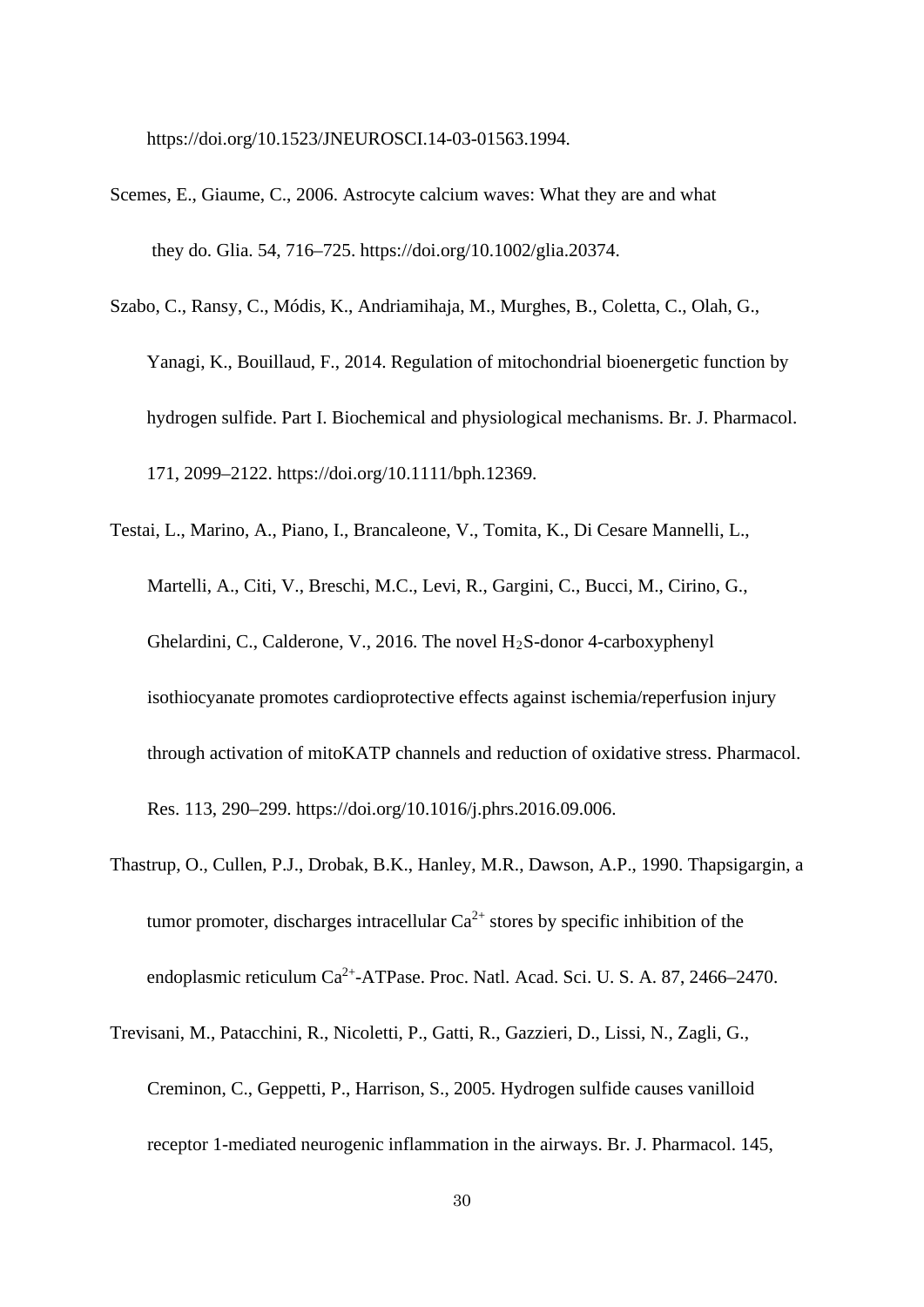1123–1131. https://doi.org/10.1038/sj.bjp.0706277.

- Ujike, A., Otsuguro, K., Miyamoto, R., Yamaguchi, S., Ito, S., 2015. Bidirectional effects of hydrogen sulfide via ATP-sensitive  $K^+$  channels and transient receptor potential A1 channels in RIN14B cells. Eur. J. Pharmacol. 764, 463–470. https://doi.org/10.1016/j.ejphar.2015.07.029.
- Willmott, N.J., Wong, K., Strong, A.J., 2000. A fundamental role for the nitric oxide-G-kinase signaling pathway in mediating intercellular  $Ca^{2+}$  waves in glia. J. Neurosci. 20, 1767–1779. https://doi.org/10.1523/JNEUROSCI.20-05-01767.2000.
- Yong, Q.C., Choo, C.H., Tan, B.H., Low, C.M., Bian, J.S., 2010. Effect of hydrogen sulfide on intracellular calcium homeostasis in neuronal cells. Neurochem. Int. 56, 508–515. https://doi.org/10.1016/j.neuint.2009.12.011.
- Zalk, R., Lehnart, S.E., Marks, A.R., 2007. Modulation of the Ryanodine Receptor and Intracellular Calcium. Annu. Rev. Biochem. 76, 367–385. https://doi.org/ 10.1146/annurev.biochem.76.053105.094237.
- Zhao, Z., Gordan, R., Wen, H., Fefelova, N., Zang, W.-J., Xie, L.-H., 2013. Modulation of Intracellular Calcium Waves and Triggered Activities by Mitochondrial Ca Flux in Mouse Cardiomyocytes. PLoS One 8, e80574. https://doi.org/10.1371/journal.pone.0080574.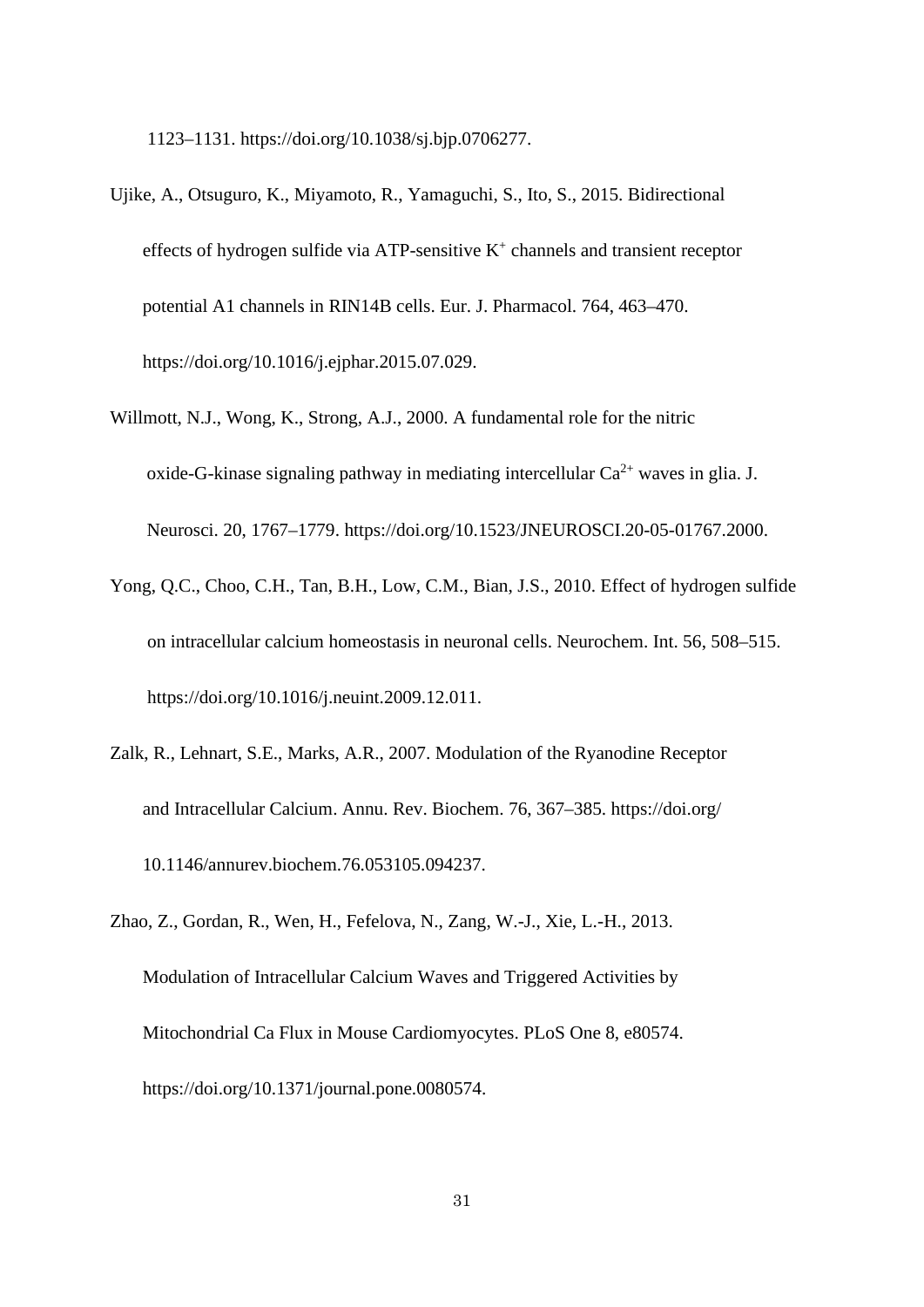#### **Figure Legends**

**Fig. 1**  $H_2S$  increases  $[Ca^{2+}]_i$  in spinal cord astrocytes.

(A) Representative  $[Ca^{2+}]$  responses of four individual cells to Na<sub>2</sub>S. (B) Peak amplitudes of the  $[Ca^{2+}]$ <sub>i</sub> increase after the application of Na<sub>2</sub>S (0-150  $\mu$ M, 10 min) (*n* = 89-100 cells from 3 cultures). (C) Effect of Na2S (0−1000 μM) on LDH release. Astrocytes were treated with Na<sub>2</sub>S for 6 h. The positive control (p.c.) indicates the results from lysed cells ( $n = 3$ ). (D) Cell viability was assessed with MTT test. Astrocytes were treated with 150 μM Na2S for 24 h (*n* = 5). Data are presented as means  $\pm$  S.E.M.  $^{***}P$  < 0.01 vs. 0  $\mu$ M Na<sub>2</sub>S (Dunnett's test)

**Fig.** 2  $H_2S$  inhibits ATP-induced  $[Ca^{2+}]_i$  increase in astrocytes.

(A) Representative  $[Ca^{2+}]$ <sub>i</sub> response to ATP (10  $\mu$ M) in the absence (left) and presence of Na<sub>2</sub>S (150 μM, right).  $ΔATP_1$  is the difference of  $[Ca^{2+}]_i$  between maximum value after the first application of ATP and the value just before that.  $\triangle ATP_2$  is the difference of  $[Ca^{2+}]_i$ between maximum value after the second application of ATP and the value just before that. (B) Peak amplitudes of the increase in  $[Ca^{2+}]$ <sub>i</sub> by Na<sub>2</sub>S (0.1–150 μM, 10 min) after the first application of Na2S (*n* = 97−136 cells from 3−4 cultures). (C) Summarized data of the ratio of the second ATP-induced  $[Ca^{2+}]_i$  increase to the first one ( $n = 97-136$  cells from 3<sup>-4</sup> cultures). (D) Extracellular concentrations of ATP after the application of Na2S (0.001−150 μM, 5 min) ( $n = 4$ ). Data are presented as means  $\pm$  S.E.M. <sup>##</sup>P < 0.01 vs. 0  $\mu$ M Na<sub>2</sub>S (Dunnett's test)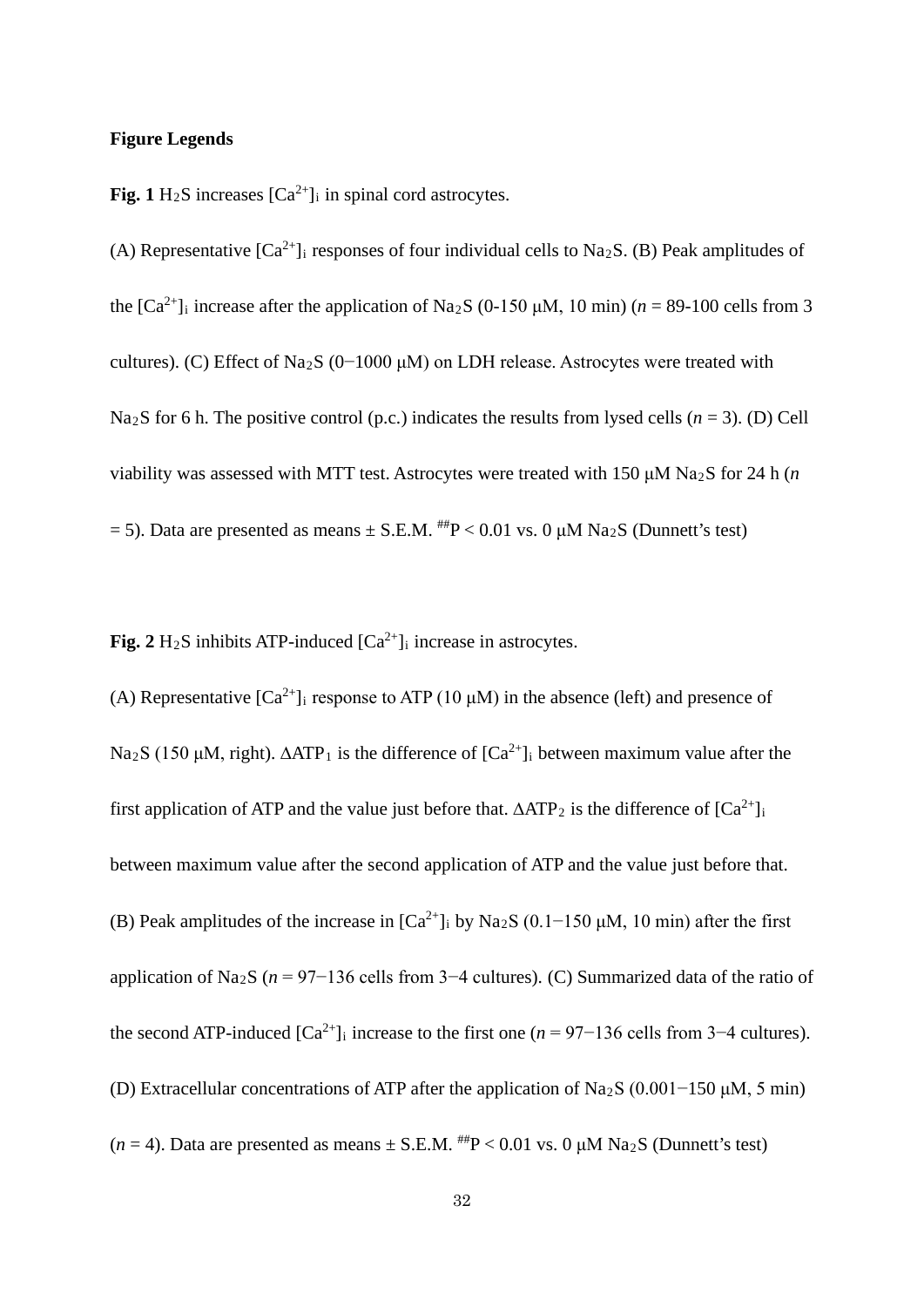**Fig. 3** Ca<sup>2+</sup> response to H<sub>2</sub>S does not depend on Ca<sup>2+</sup> influx in spinal cord astrocytes.

(A) Effect of HC-030031 (10 µM, 2 min) on H<sub>2</sub>S-induced [Ca<sup>2+</sup>]<sub>i</sub> increase.  $\Delta C_1$  and  $\Delta C_2$  in the left trace indicate  $[Ca^{2+}]_i$  before and after application of HC-030031, respectively. The amplitudes of  $\Delta C_1$  and  $\Delta C_2$  are summarized (right) (*n* = 74 cells from 4 cultures). (B) Effect of AITC (10 μM, 4 min) on  $\lceil Ca^{2+} \rceil$  in the absence and presence of HC-030031 (10 μM). The same experiment was repeated four times ( $n = 121$  cells from 4 cultures). (C) Effect of removal of the extracellular Ca<sup>2+</sup> on H<sub>2</sub>S-induced [Ca<sup>2+</sup>]<sub>i</sub> increase.  $\Delta C_1$  and  $\Delta C_2$  in the left trace indicates  $[Ca^{2+}]_i$  before and after removal of extracellular  $Ca^{2+}$ , respectively. The amplitude of  $\Delta C_1$  and  $\Delta C_2$  are summarized (right). (n = 94 cells from 4 cultures). Dotted lines indicate the basal  $[Ca^{2+}]_i$  level (A, C). Data are presented as means  $\pm$  S.E.M. \*P < 0.05, \*\*P < 0.01 vs.  $\Delta C_1$  (paired Student's t-test)

**Fig.** 4  $H_2S$  induces  $Ca^{2+}$  release from the ER in astrocytes.

(A) Representative  $[Ca^{2+}]$ <sub>i</sub> responses to Na<sub>2</sub>S (150  $\mu$ M, 5 min) in the absence (left) and presence of thapsigargin (TG, 1 μM, right, 3 individual cells). (B) Peak amplitudes of the increased  $[Ca^{2+}]$ <sub>i</sub> by Na<sub>2</sub>S under each condition are summarized (*n* = 67 [control (cont)], 76 [TG], and 99 cells [ryanodine (Rya)] from 3 cultures). (C) Representative  $[Ca^{2+}]$ <sub>i</sub> responses to ATP (10 μM, 30 sec). (D) Representative  $\lbrack Ca^{2+}\rbrack$  responses to Na<sub>2</sub>S (150 μM) after the second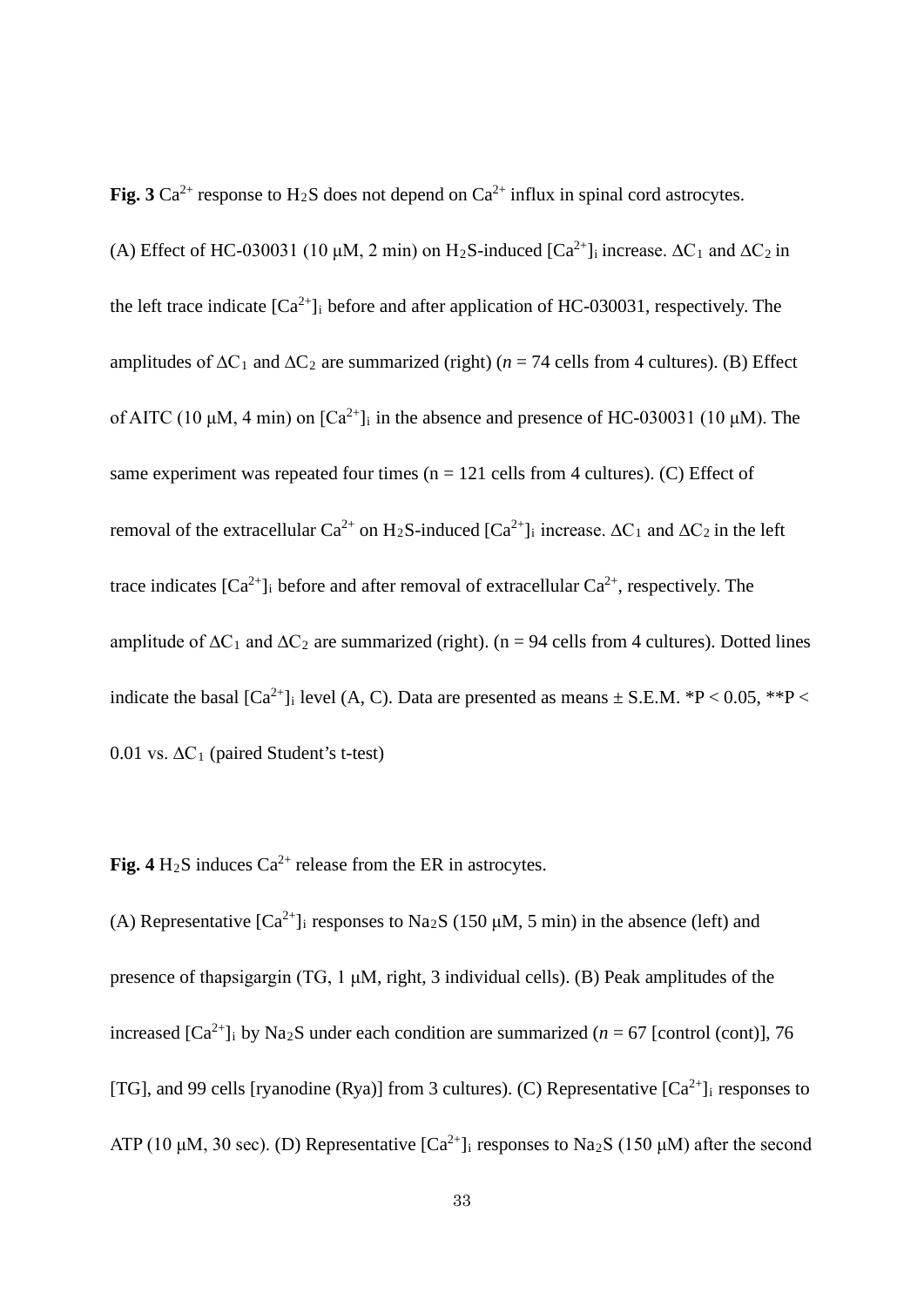application of ATP in the presence (left) and absence of extracellular  $Ca^{2+}$ (right).  $\triangle ATP_1$  is the difference of  $[Ca^{2+}]_i$  between maximum value after the first application of ATP and the value just before that.  $\triangle ATP_2$  is the difference of  $[Ca^{2+}]_i$  between maximum value after the second application of ATP and the value just before that. (E) Peak amplitudes of the increase in  $[Ca^{2+}]_i$  by Na<sub>2</sub>S (150  $\mu$ M, 10 min) after the second application of ATP in the presence or absence of extracellular  $Ca^{2+}$  are summarized ( $n = 87$  [control] and 76 [Ca<sup>2+</sup> free] cells from 3 cultures). Data are presented as means  $\pm$  S.E.M.  $^{***}P < 0.01$  vs. control (Dunnett's test), \*\*P < 0.01 vs. control (unpaired Student's t-test)

**Fig. 5** *S*-sulfhydration and intracellular cAMP are not involved in the  $[Ca^{2+}]$ <sub>i</sub> increase by H<sub>2</sub>S. (A) Effect of DTT (1 mM, 2 min) on  $[Ca^{2+}]_i$  increase by Na<sub>2</sub>S.  $\Delta C_1$  and  $\Delta C_2$  in the left trace indicates  $[Ca^{2+}]$ <sub>i</sub> before and after application of DTT, respectively. The amplitude of  $\Delta C_1$  and  $\Delta C_2$  are summarized (right) ( $n = 88$  cells from 3 cultures). (B) Responses to ATP (10 µM, 30 s) in the absence or presence of Na<sub>2</sub>S (150  $\mu$ M) and/or DTT (1 mM). (C) Ratios of the second ATP-induced Ca<sup>2+</sup> elevation to the first one are summarized. n.s., not significant (P = 0.42, unpaired Student's t-test) ( $n = 126$  [control], 131 [DTT], 126 [Na<sub>2</sub>S], and 123 [Na<sub>2</sub>S + DTT] cells from 4 cultures). (D) Representative  $[Ca^{2+}]$ <sub>i</sub> responses to ATP (10 µM, 30 s) in the absence (left) or presence (right) of Na<sub>2</sub>S<sub>3</sub> (10  $\mu$ M). (E) Peak amplitudes of the [Ca<sup>2+</sup>]<sub>i</sub> increase by Na<sub>2</sub>S<sub>3</sub> (0.1−10 μM, 10 min) after the first application of ATP. (*n* = 116−134 cells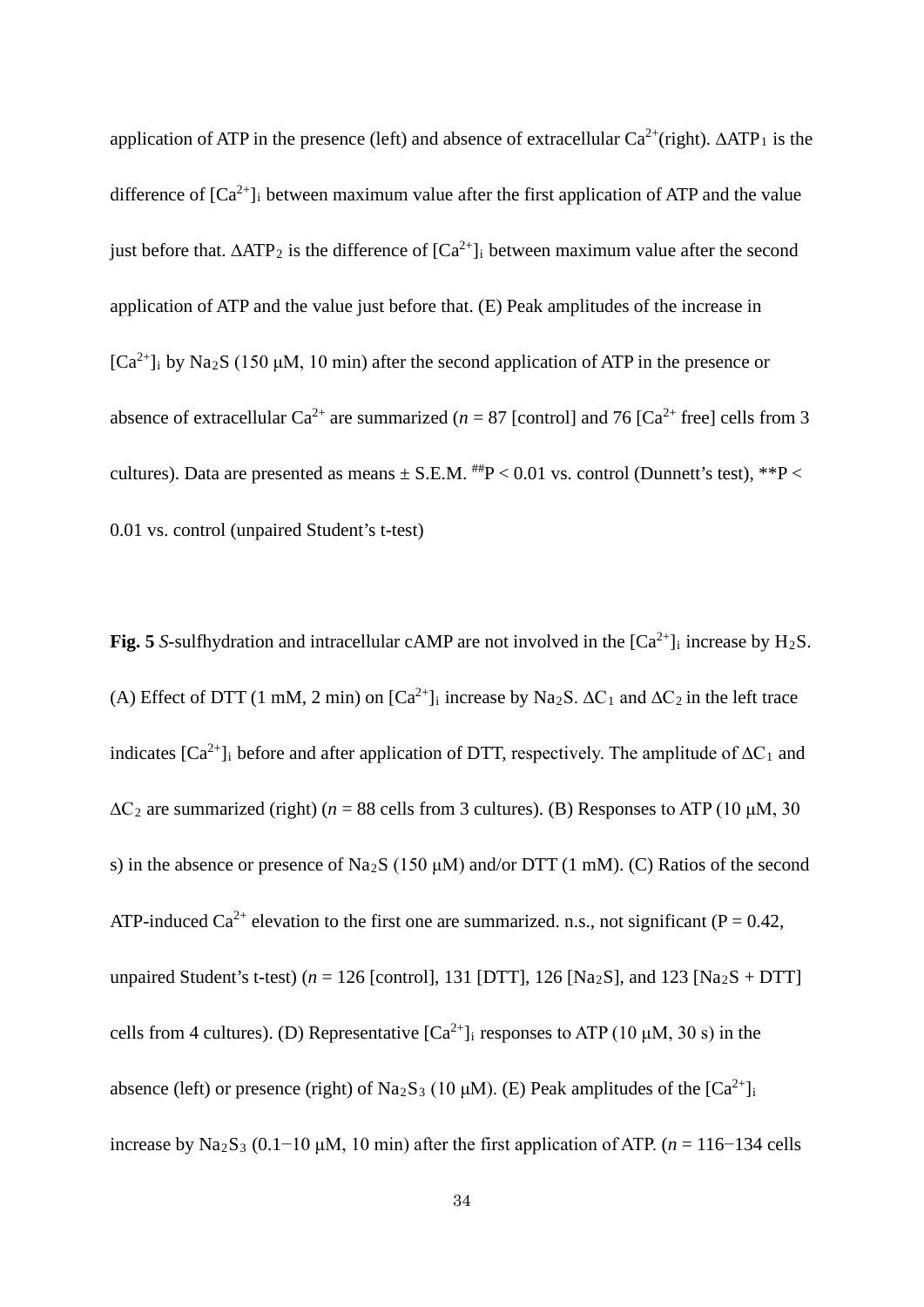from 4 cultures). (F) Ratios of the second ATP-induced  $Ca^{2+}$  elevation to the first one in the presence of Na<sub>2</sub>S<sub>3</sub> are summarized ( $n = 116-134$  cells from 4 cultures). (G) The amount of cAMP per well after the application of Na<sub>2</sub>S (150  $\mu$ M), Na<sub>2</sub>S<sub>3</sub> (10  $\mu$ M), or forskolin (for, 100 μM) for 10 min ( $n = 3$ ). Data are presented as means  $\pm$  S.E.M. \*\*P < 0.01 (paired Student's t-test),  $^{#}P < 0.05$ ,  $^{#}P < 0.01$  vs. 0 µM Na2S (Dunnett's test)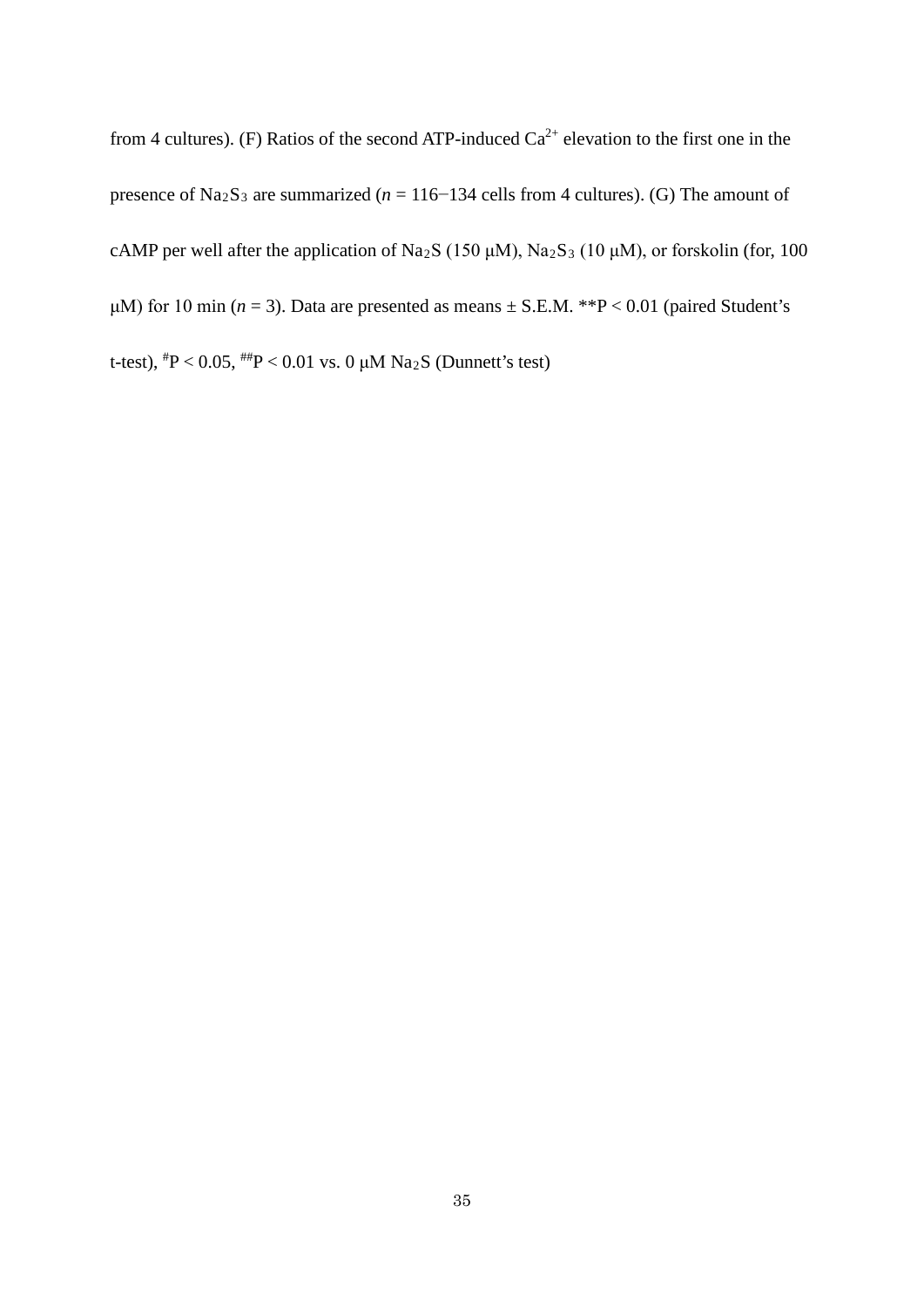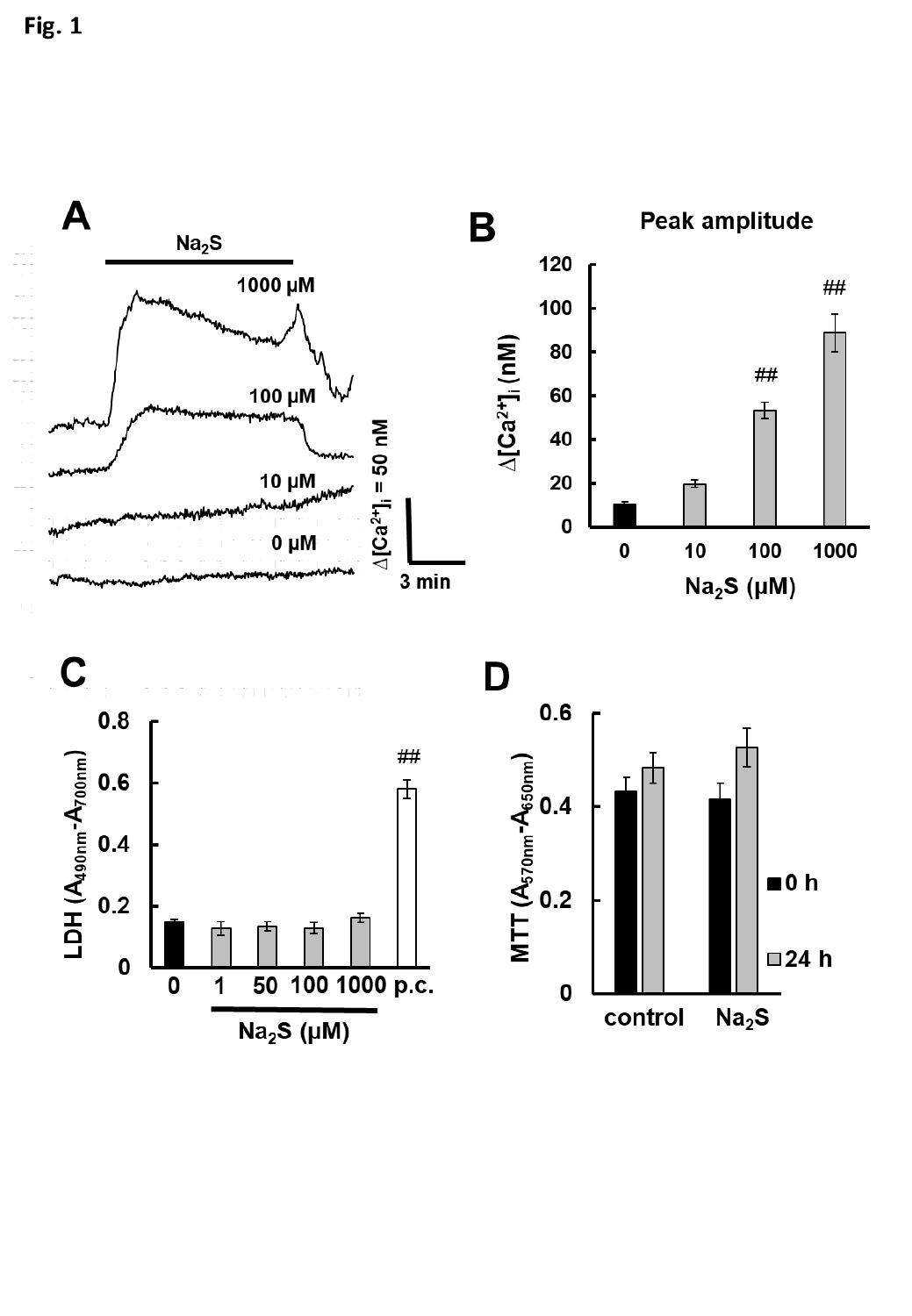Fig. 2

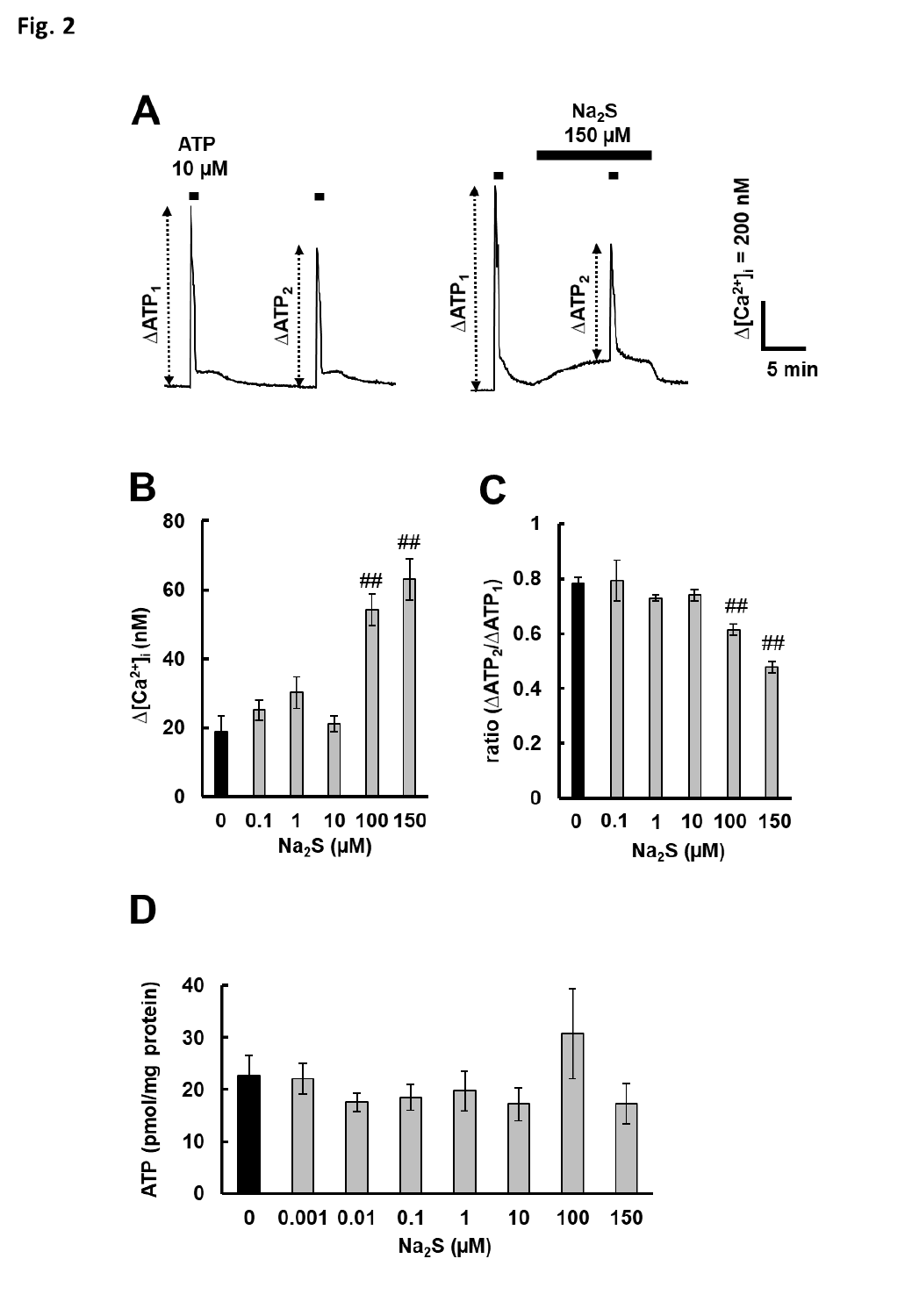

 $\pmb B$ 



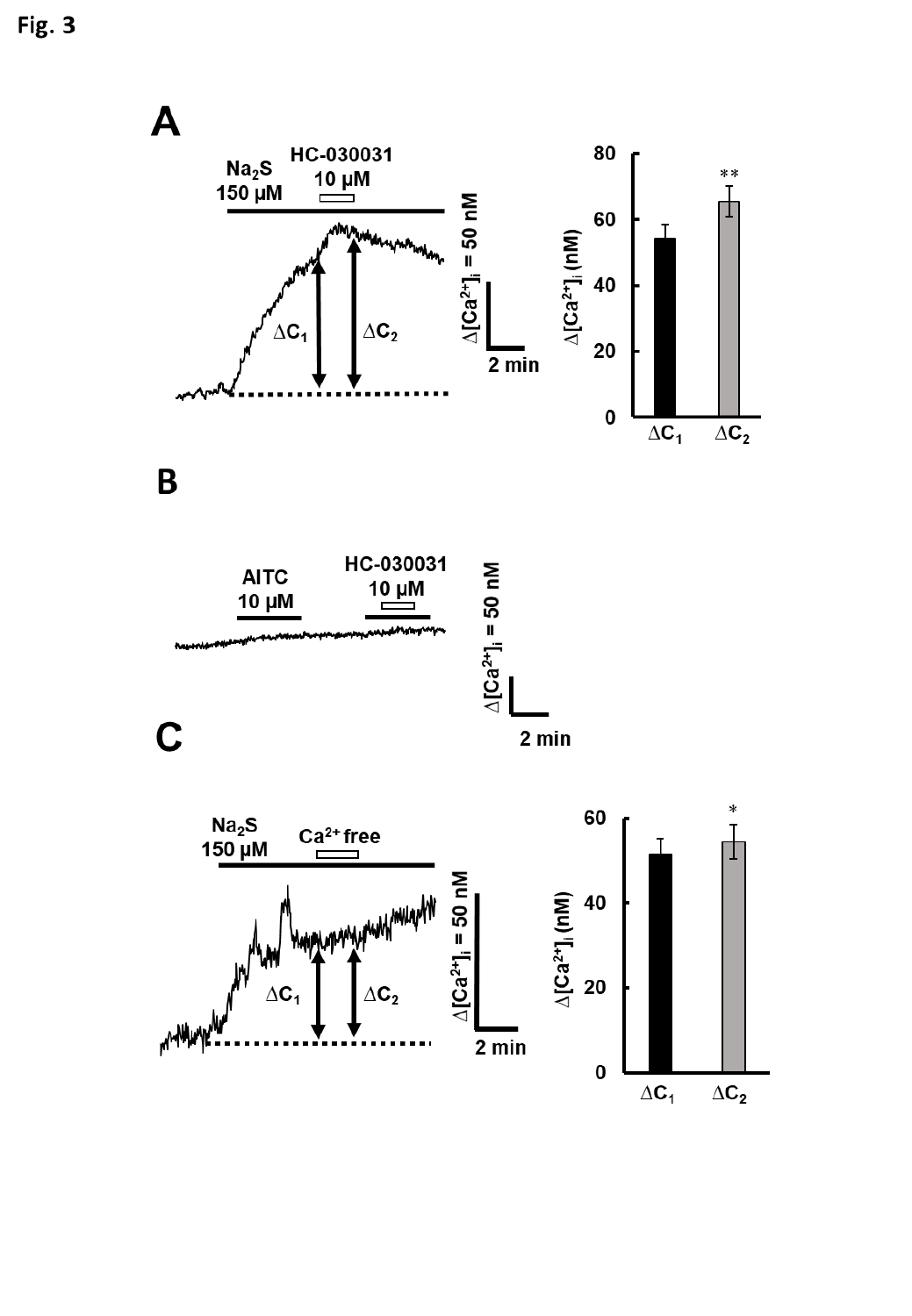Fig. 4

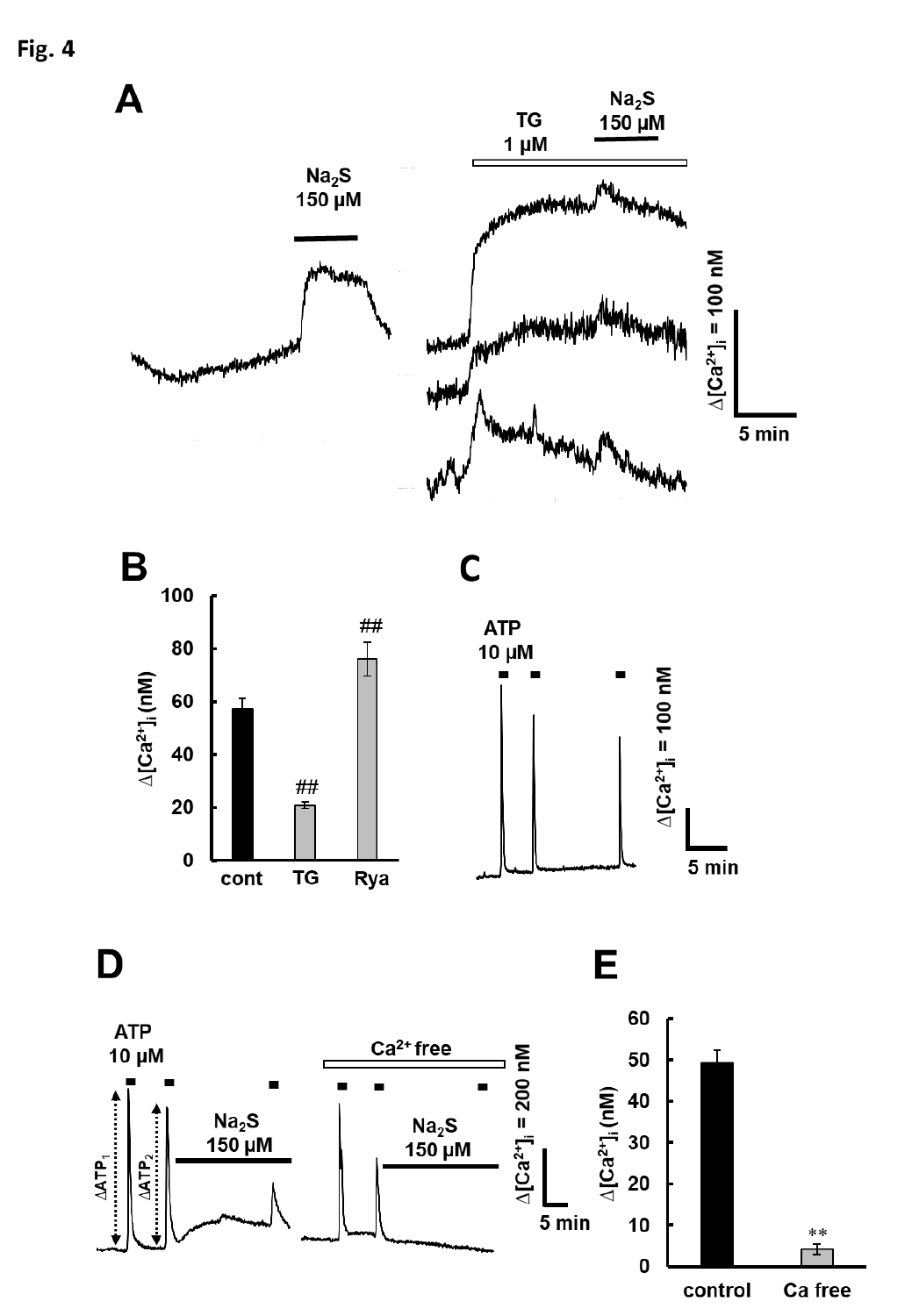Fig. 5

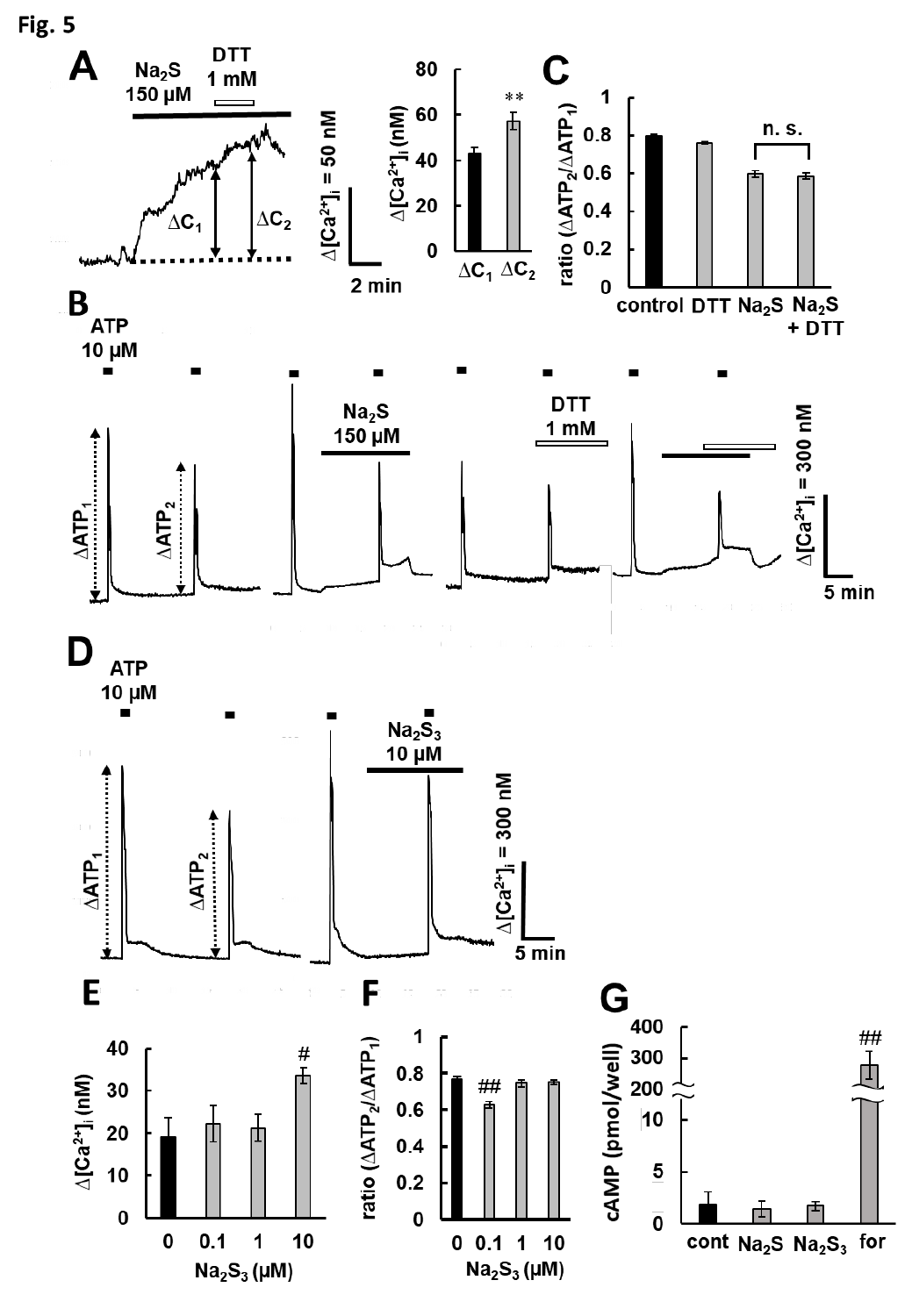# supplementary Fig. 1

800



**Supplementary Fig. 1** ATP induces  $[Ca^{2+}]_i$  increase mainly through IP<sub>3</sub> signaling pathway.  $\overline{0}$ Representative [Ca<sup>2+</sup>], response to ATP (10 µM, 30 s, A) or Na<sub>2</sub>S (150 µM, 5 min, B) after incubation with or without U73122 (5 µM, 60 min, left). The maximum amplitude of  $[Ca^{2+}]$ increase are summarized (right). (ATP, n = 81 [control] and 89 [U73122] cells from 3 cultures. Na<sub>2</sub>S, n = 87 [control] and 87 [U73122] cells from 3 cultures). Data are presented as means  $\pm$ S.E.M. \*\*P < 0.01 vs. control (unpaired Student's t-test)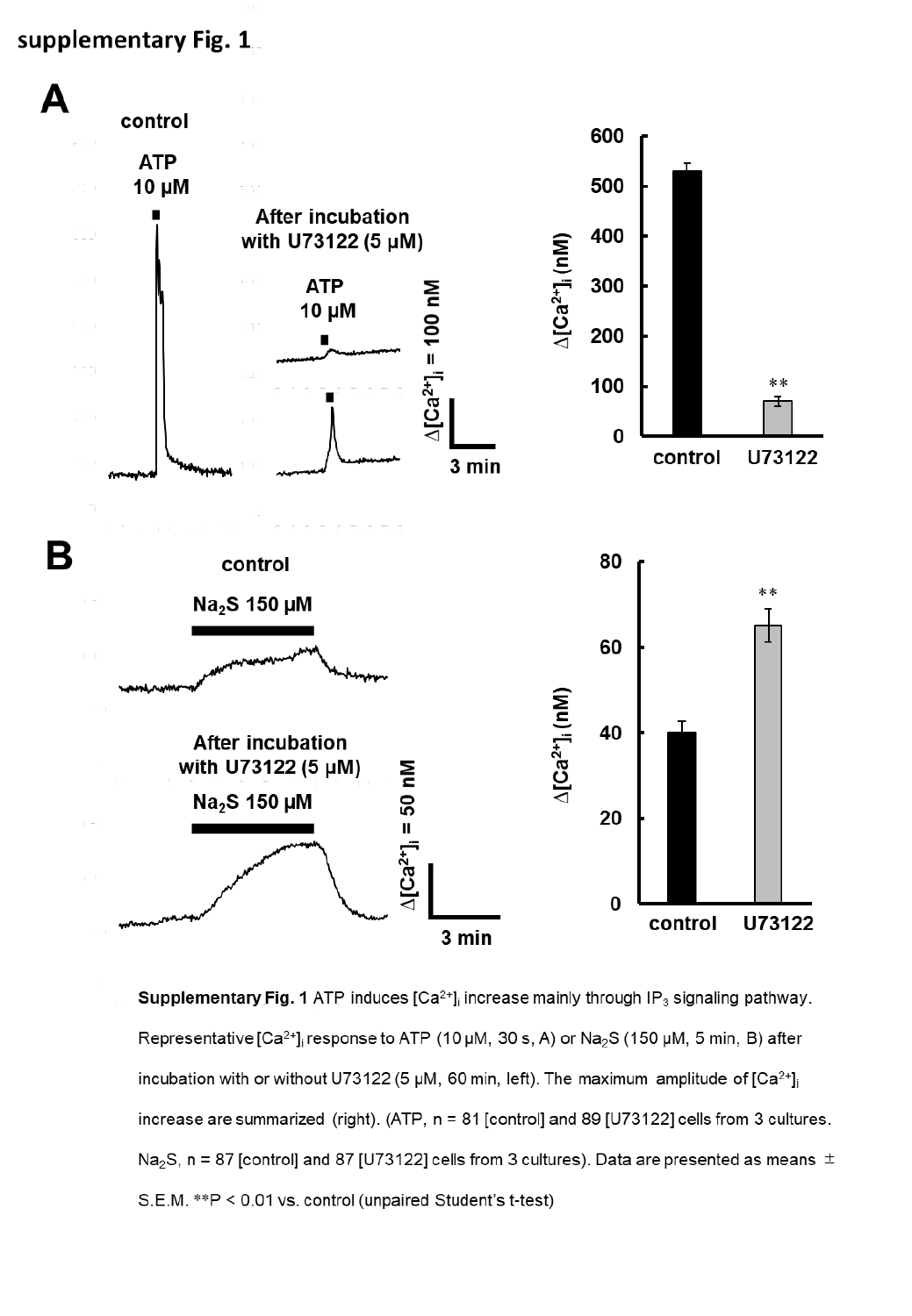# supplementary Fig. 2



Supplementary Fig. 2 2APB did not completely inhibit ATP-induced Ca<sup>2+</sup> response in spinal cord astrocytes. (A) Responses to ATP (10 µM, 30 s) after incubation with or without 2APB (100 µM, 2 or 10 min). (B) Ratios of the second ATP-induced Ca<sup>2+</sup> elevation to the first one are summarized. (n = 80 [control], 92 [2APB 2 min], and 92 [2APB 10 min] cells from 3 cultures). Data are presented as means  $\pm$  S.E.M. #P < 0.01 vs. control (Dunnett's test)